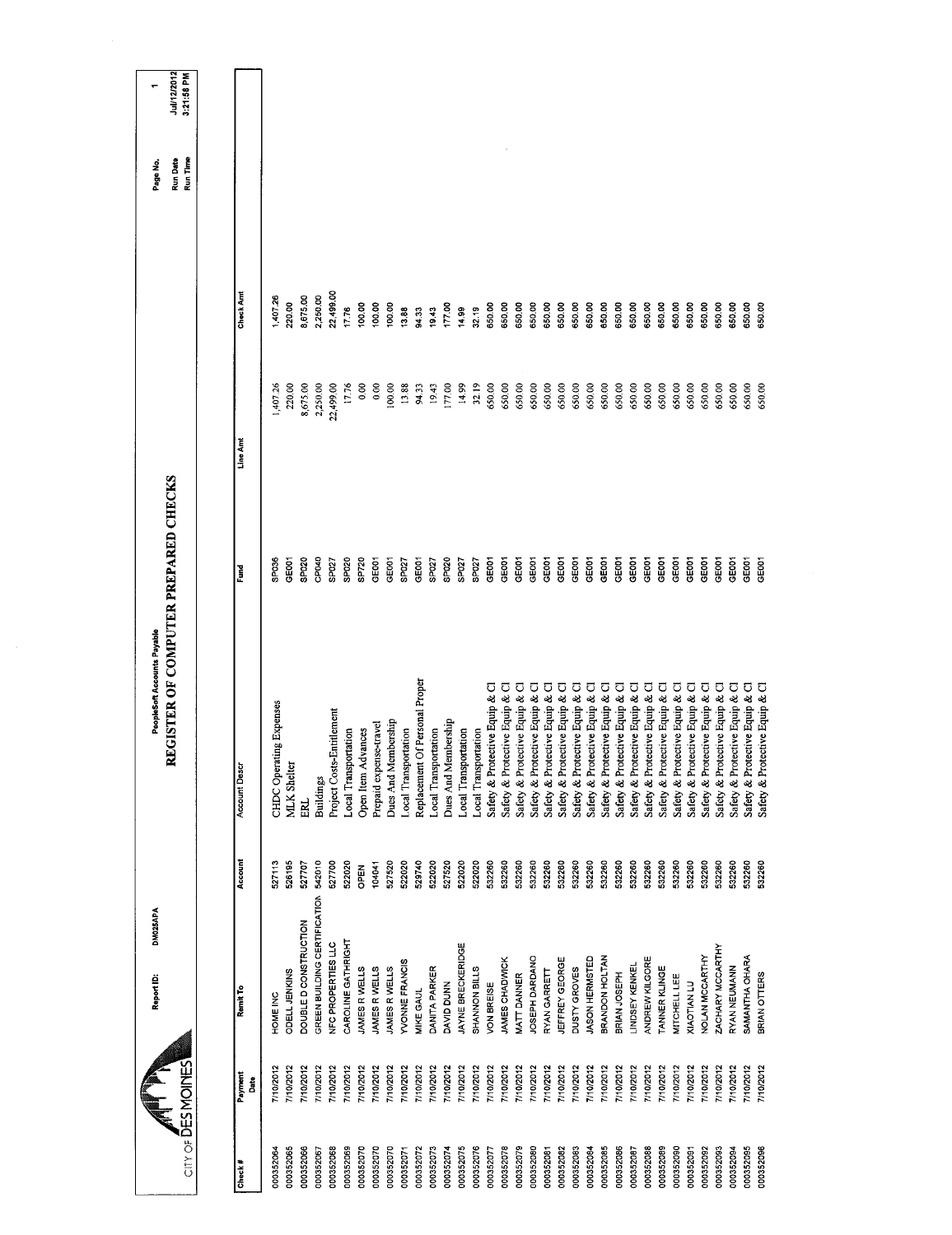|                                |                 | DM025APA<br>Report ID:           |         | PeopleSoft Accounts Payable          |                   |           |           | Page No.             | $\mathbf{\tilde{c}}$             |
|--------------------------------|-----------------|----------------------------------|---------|--------------------------------------|-------------------|-----------|-----------|----------------------|----------------------------------|
| $CITY OF \overline{D}ES MOMES$ |                 |                                  |         | REGISTER OF COMPUTER PREPARED CHECKS |                   |           |           | Run Date<br>Run Time | <b>Jul/12/2012</b><br>3:21:58 PM |
|                                |                 |                                  |         |                                      |                   |           |           |                      |                                  |
| Check#                         | Payment<br>Date | Remit To                         | Account | <b>Account Descr</b>                 | Ě                 | Line Amt  | Check Amt |                      |                                  |
| 000352097                      | 7/10/2012       | GRETCHEN ROSENDAHL               | 532260  | Safety & Protective Equip & Cl       | <b>GEOOT</b>      | 650.00    | 650.00    |                      |                                  |
| 000352098                      | 7/10/2012       | MICHAEL ROTH                     | 532260  | Safety & Protective Equip & Cl       | GEOOT             | 650.00    | 65000     |                      |                                  |
| 000352099                      | 7/10/2012       | VICKY LONG HILL                  | 104041  | Prepaid expense-travel               | GEOOS             | 500.00    | 500.00    |                      |                                  |
| 000352100                      | 7/10/2012       | CITY OF DES MOINES               | 529805  | Police Buy Fund                      | GE001             | 5,668.93  | 5,668.93  |                      |                                  |
| 000352101                      | 7/10/2012       | <b>MIDAMERICAN ENERGY</b>        | 528060  | Regular Assistance Less Than i       | SP <sub>033</sub> | 228.18    | 228.18    |                      |                                  |
| 000352102                      | 7/10/2012       | MIDAMERICAN ENERGY               | 528165  | Project Reconnect Payments           | SP027             | 300.00    | 300.00    |                      |                                  |
| 000352103                      | 7/10/2012       | MIDAMERICAN ENERGY               | 528165  | Project Reconnect Payments           | SPO33             | 1,470.04  | 1,470.04  |                      |                                  |
| 000352104                      | 7/10/2012       | MIDAMERICAN ENERGY               | 528165  | Project Reconnect Payments           | SPO33             | 1,528.41  | 1,528.41  |                      |                                  |
| 000352105                      | 7/10/2012       | <b>MIDAMERICAN ENERGY</b>        | 528165  | Project Reconnect Payments           | SP749             | 1,952.08  | 1,952.08  |                      |                                  |
| 000352106                      | 7/10/2012       | MIDAMERICAN ENERGY               | 528165  | Project Reconnect Payments           | SP749             | 2,154.47  | 2,154.47  |                      |                                  |
| 000352107                      | 7/10/2012       | OWA DEPARTMENT OF JUSTICE        | 532120  | License, Plates, Badges, Tags,       | SP324             | 100,00    | 100.00    |                      |                                  |
| 000352108                      | 7/10/2012       | <b>OWA DEPARTMENT OF JUSTICE</b> | 532120  | License, Plates, Badges, Tags,       | SP324             | 100.00    | 100.00    |                      |                                  |
| 000352109                      | //10/2012       | OWA DEPARTMENT OF TRANSPC        | 527560  | Tow In & Storage                     | GE001             | 6,138.96  | 6,138.96  |                      |                                  |
| 000352110                      | 7/10/2012       | POLK COUNTY RECORDER             | 521035  | ROW Legal & Misc. Costs              | SP854             | 45.60     | 45.60     |                      |                                  |
| 000352111                      | 7/10/2012       | POLK COUNTY TREASURER            | 521100  | Grant Pass-Through                   | SP751             | 75.00     | 75.00     |                      |                                  |
| 000352112                      | 7/10/2012       | ENTERPRISE RENT A CAR            | 529410  | Legal Settlements & Awards-Tor       | GE001             | 125,40    | 125.40    |                      |                                  |
| 000352113                      | 7/10/2012       | OWA DIVISION OF INTERNATION      | 527520  | Dues And Membership                  | GE001             | 30,00     | 30.00     |                      |                                  |
| 000352114                      | 7/10/2012       | LYNN RICHARDSON                  | 529390  | Customer Reimburse-Sewers            | EN101             | 1,000.00  | 1,000.00  |                      |                                  |
| 000352115                      | 7/10/2012       | INTERNATIONAL ASSOCIATION OF     | 527520  | Dues And Membership                  | GE001             | 95.00     | 95.00     |                      |                                  |
| 000352116                      | 710/2012        | ESRI                             | 562050  | Training                             | SP720             | 1,515.00  | 1,515.00  |                      |                                  |
| 000352117                      | 7/10/2012       | ANAWIM HOUSING                   | 521080  | Sub-Recipient Contr                  | SPO36             | 3,919.00  | 3,919.00  |                      |                                  |
| 000352118                      | 7/10/2012       | MID IOWA COUNCIL OF BOY SCOI     | 541015  | Easements<br>Pernanent               | AG267             | 25,600.00 | 25,600.00 |                      |                                  |
| 000352119                      | 7/10/2012       | ABC PROCESS SERVING BUREAU       | 521030  | Legal                                | GE001             | 65,00     | 65.00     |                      |                                  |
| 000352120                      | 7/10/2012       | FARM BUREAU INSURANCE            | 529410  | Legal Settlements & Awards-Tor       | GE001             | 449.51    | 449.51    |                      |                                  |
| 000352121                      | 7/10/2012       | BEST HEATING & COOLING           | 528086  | <b>ECIP</b> Cooling                  | SPD33             | 63.00     | 126.00    |                      |                                  |
| 000352121                      | 710/2012        | BEST HEATING & COOLING           | 528086  | <b>ECIP</b> Cooling                  | SPO33             | 63.00     | 126.00    |                      |                                  |
| 000352122                      | 7/10/2012       | OWA PROCESS SERVICE              | 521030  | Legal                                | SP360             | 30,00     | 30.00     |                      |                                  |
| 000352123                      | 7/10/2012       | GRANT MANAGEMENT USA             | 562050  | Training                             | SP321             | 595.00    | 595.00    |                      |                                  |
| 000352124                      | 7/10/2012       | OWA POLICE CHIEFS ASSOCIATI      | 562050  | Training                             | SP321             | 300.00    | 300.00    |                      |                                  |
| 000352125                      | 7/10/2012       | JAY AND ESTHER NECE              | 541010  | Land                                 | SP854             | 169.00    | 169.00    |                      |                                  |
| 000352126                      | 7/10/2012       | KRAIG AND RONNIE JACKSON         | 541010  | Land                                 | SP854             | 182.00    | 182.00    |                      |                                  |
| 000352127                      | 7/10/2012       | SHERYL EBERT                     | 521140  | Recreation Services<br>Contracted    | ET901             | 250.00    | 250.00    |                      |                                  |
| 000352128                      | 7/10/2012       | DAVID FRANTZ AND JAMES FRAN      | 541010  | Land                                 | SP854             | 16,055.40 | 16,055.40 |                      |                                  |
| 000352129                      | 7/10/2012       | ROB BIERMA                       | 529390  | Customer Reimburse-Sewers            | EN <sub>101</sub> | 1,000.00  | 1,000.00  |                      |                                  |
| 000352130                      | 710/2012        | TWYLA DAWSON                     | 529390  | Customer Reimburse-Sewers            | EN <sub>101</sub> | 1,000.00  | 1,000.00  |                      |                                  |
|                                |                 |                                  |         |                                      |                   |           |           |                      |                                  |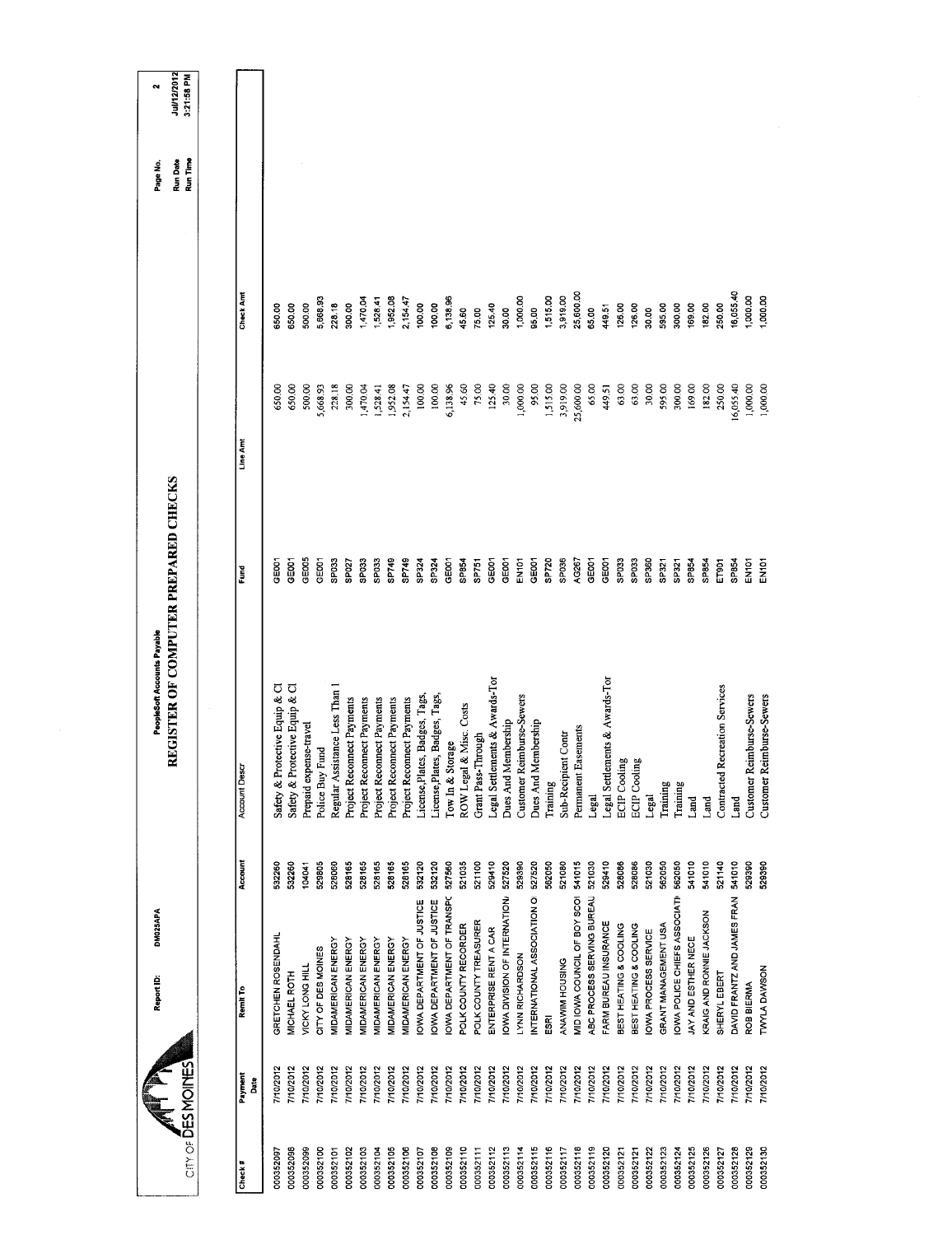| $CITY$ of $\overline{DE}S$ MOINES |                        | DM025APA<br>Report ID:        |         | REGISTER OF COMPUTER PREPARED CHECKS<br>PeopleSoft Accounts Payable |                   |           |                  | Run Time<br>Run Date<br>Page No. | Jul/12/2012<br>3:21:58 PM<br>m |
|-----------------------------------|------------------------|-------------------------------|---------|---------------------------------------------------------------------|-------------------|-----------|------------------|----------------------------------|--------------------------------|
|                                   |                        |                               |         |                                                                     |                   |           |                  |                                  |                                |
| $Check$ #                         | Payment<br><b>Bate</b> | Remit To                      | Account | Account Desc.                                                       | Fund              | Line Amt  | <b>Check Amt</b> |                                  |                                |
| 000352131                         | 7/10/2012              | JAY GOHN                      | 529390  | Customer Reimburse-Sewers                                           | EN101             | 1,000.00  | 1,000.00         |                                  |                                |
| 000352132                         | 7/10/2012              | VIRGINIA PARKER               | 529390  | Customer Reimburse-Sewers                                           | EN101             | 1,000.00  | 1,000.00         |                                  |                                |
| 000352133                         | 710/2012               | SHANE SCHULTE                 | 529390  | Customer Reimburse-Sewers                                           | EN <sub>101</sub> | 1,000.00  | 1,000.00         |                                  |                                |
| 000352134                         | 7/10/2012              | SARAH REA                     | 529320  | Refund On Assessments                                               | GE001             | 338.00    | 338.00           |                                  |                                |
| 000352135                         | 7/10/2012              | R MICHAEL KNAPP TRUST AND     | 541015  | Permanent Easements                                                 | AG267             | 10,940.53 | 10,940.53        |                                  |                                |
| 000352136                         | 7/10/2012              | THE IOWA CLINIC               | 521070  | Laboratory                                                          | GEOOT             | 2,185.00  | 2,185.00         |                                  |                                |
| 000352137                         | 7/10/2012              | YOUTH & SHELTER SERVICES      | 521080  | Sub-Recipient Contr                                                 | SPO39             | 8,005.47  | 8,005.47         |                                  |                                |
| 000352138                         | 7/10/2012              | NATIONAL FIRE PROTECTION ASS  | 527520  | Dues And Membership                                                 | GE001             | 165.00    | 165.00           |                                  |                                |
| 000352139                         | 7/10/2012              | NSIGHT PUBLIC SECTOR          | 526120  | Processing Software<br>R&M-Data                                     | GE001             | 437.86    | 437.86           |                                  |                                |
| 000352140                         | 7/10/2012              | IAFC MEMBERSHIP               | 527520  | Dues And Membership                                                 | GEOOT             | 204.00    | 204.00           |                                  |                                |
| 000352141                         | 7/10/2012              | VERIZON WIRELESS              | 525150  | Telephone Service (Cell)                                            | GE001             | 162.63    | 162.63           |                                  |                                |
| 000352142                         | 7/10/2012              | IOWA STATE UNIVERSITY         | 521070  | Laboratory                                                          | GE001             | 55.45     | 55.45            |                                  |                                |
| 000352143                         | 7/10/2012              | NITE OWL PRINTING             | 523030  | Printing Services Contracts                                         | GE001             | 417.20    | 990.20           |                                  |                                |
| 000352143                         | 7/10/2012              | NITE OWL PRINTING             | 523030  | Printing Services Contracts                                         | GE <sub>001</sub> | 397.50    | 990.20           |                                  |                                |
| 000352143                         | 7/10/2012              | NITE OWL PRINTING             | 523030  | Printing Services Contracts                                         | GE001             | 175.50    | 990.20           |                                  |                                |
| 000352144                         | 7/10/2012              | US CELLULAR                   | 525150  | Telephone Service (Cell)                                            | GE001             | 122.80    | 122.80           |                                  |                                |
| 000352145                         | 7/10/2012              | ELECTRONIC ENGINEERING CO     | 527110  | Rent-Non City Radio & Electron                                      | GE <sub>001</sub> | 32.00     | 960.85           |                                  |                                |
| 000352145                         | 7/10/2012              | ELECTRONIC ENGINEERING CO     | 527110  | Rent-Non City Radio & Electron                                      | GE001             | 48.00     | 960.85           |                                  |                                |
| 000352145                         | 7/10/2012              | ELECTRONIC ENGINEERING CO     | 527110  | Rent-Non City Radio & Electron                                      | GE001             | 8.00      | 960.85           |                                  |                                |
| 000352145                         | 710/2012               | ELECTRONIC ENGINEERING CO     | 527110  | Rent-Non City Radio & Electron                                      | GE <sub>001</sub> | 776.85    | 960.85           |                                  |                                |
| 000352145                         | //10/2012              | ELECTRONIC ENGINEERING CO     | 527110  | Rent-Non City Radio & Electron                                      | IS040             | 96.00     | 960.85           |                                  |                                |
| 000352146                         | 7/10/2012              | CAPITAL SANITARY SUPPLY CO II | 532040  | Cleaning, Janitorial And Sanit                                      | GE001             | 49.67     | 19.67            |                                  |                                |
| 000352147                         | 710/2012               | SHERWIN-WILLIAMS              | 532200  | Wood Finish Products                                                | AG251             | 173.30    | 1,078.82         |                                  |                                |
| 000352147                         | 7/10/2012              | SHERWIN-WILLIAMS              | 532200  | Wood Finish Products                                                | CP040             | 130.83    | 1,078.82         |                                  |                                |
| 000352147                         | 7/10/2012              | SHERWIN-WILLIAMS              | 532200  | <b>Wood Finish Products</b>                                         | ENOOD             | 93.55     | 1,078.82         |                                  |                                |
| 000352147                         | 7/10/2012              | SHERWIN-WILLIAMS              | 532200  | Wood Finish Products                                                | GEOO1             | 208.50    | 1,078.82         |                                  |                                |
| 000352147                         | 7/10/2012              | SHERWIN-WILLIAMS              | 532200  | Wood Finish Products                                                | CP040             | 59.01     | 1,078.82         |                                  |                                |
| 000352147                         | 7/10/2012              | SHERWIN-WILLIAMS              | 532200  | Wood Finish Products                                                | CP040             | 44.73     | 1,078.82         |                                  |                                |
| 000352147                         | 7/10/2012              | SHERWIN-WILLIAMS              | 532200  | <b>Wood Finish Products</b>                                         | CPO40             | 21.58     | 1,078.82         |                                  |                                |
| 000352147                         | 7/10/2012              | SHERWIN-WILLIAMS              | 532200  | Wood Finish Products                                                | CP040             | 19.67     | 1,078.82         |                                  |                                |
| 000352147                         | 7/10/2012              | SHERWIN-WILLIAMS              | 532200  | Wood Finish Products                                                | CP034             | 132.26    | 1,078.82         |                                  |                                |
| 000352147                         | 7/10/2012              | SHERWIN-WILLIAMS              | 532200  | Wood Finish Products                                                | CP <sub>040</sub> | 195.39    | 1,078.82         |                                  |                                |
| 000352148                         | 7/10/2012              | ABC PEST CONTROL              | 521190  | Services<br>Pest Control                                            | 19010             | 12.49     | 49.96            |                                  |                                |
| 000352148                         | 7/10/2012              | ABC PEST CONTROL              | 521190  | Services<br>Pest Control                                            | S010              | 12.49     | 49.96            |                                  |                                |
| 000352148                         | 7/10/2012              | ABC PEST CONTROL              | 521190  | Services<br>Pest Control                                            | <b>SO10</b>       | 12.49     | 49.96            |                                  |                                |
|                                   |                        |                               |         |                                                                     |                   |           |                  |                                  |                                |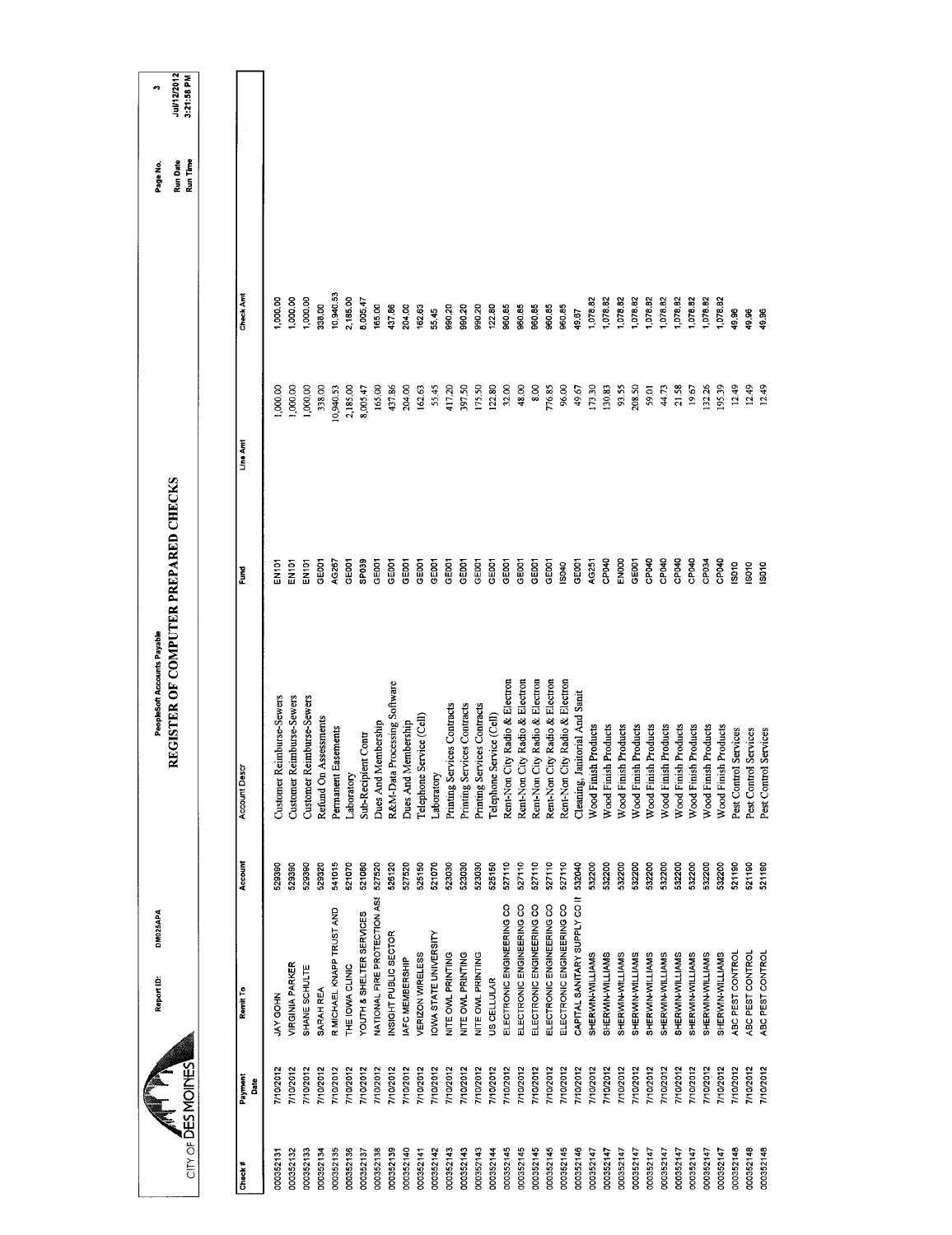|           | $CITY$ of $\overline{D}ES$ MOINES | DM025APA<br>Report ID:       |         | REGISTER OF COMPUTER PREPARED CHECKS<br>PeopleSoft Accounts Payable |                   |           |           | Run Time<br>Run Date<br>Page No. | Jul/12/2012<br>3:21:58 PM<br>۰ |
|-----------|-----------------------------------|------------------------------|---------|---------------------------------------------------------------------|-------------------|-----------|-----------|----------------------------------|--------------------------------|
|           |                                   |                              |         |                                                                     |                   |           |           |                                  |                                |
| Check#    | Payment<br>Date                   | Remit To                     | Account | <b>Account Descr</b>                                                | Fund              | Line Ami  | Check Am  |                                  |                                |
| 000352148 | 7/10/2012                         | ABC PEST CONTROL             | 521190  | Pest Control Services                                               | S010              | 12.49     | 49.96     |                                  |                                |
| 000352149 | 7/10/2012                         | BARTON SOLVENTS INC          | 532200  | <b>Wood Finish Products</b>                                         | CP <sub>034</sub> | 364.15    | 364.15    |                                  |                                |
| 000352150 | 7/10/2012                         | INTERSTATE ALL BATTERY CENTI | 532060  | Electrical Supplies And Parts                                       | GE001             | 424.80    | 930,74    |                                  |                                |
| 000352150 | 7/10/2012                         | NTERSTATE ALL BATTERY CENTI  | 532060  | Electrical Supplies And Parts                                       | AG257             | 410.00    | 930.74    |                                  |                                |
| 000352150 | 7/10/2012                         | INTERSTATE ALL BATTERY CENTI | 532170  | Minor Equipment And Hand Tools                                      | GE <sub>001</sub> | 95,94     | 930.74    |                                  |                                |
| 000352151 | 7/10/2012                         | AMERICAN AWARDS INC          | 532120  | License, Plates, Badges, Tags,                                      | GE001             | 28.00     | 28.00     |                                  |                                |
| 000352152 | 7/10/2012                         | BITUMINOUS MATERIAL & SUPPL' | 532020  | Asphalt And Asphalt Products                                        | SP360             | 11,734.20 | 19,649.30 |                                  |                                |
| 000352152 | 7/10/2012                         | BITUMINOUS MATERIAL & SUPPL' | 532020  | Asphalt And Asphalt Products                                        | SP360             | 7,915.10  | 19,649.30 |                                  |                                |
| 000352153 | 7/10/2012                         | <b>BOBS TOOLS</b>            | 532170  | Minor Equipment And Hand Tools                                      | ENOOO             | 39.99     | 170.97    |                                  |                                |
| 000352153 | 7/10/2012                         | BOBS TOOLS                   | 532170  | Minor Equipment And Hand Tools                                      | EN000             | 130.98    | 170.97    |                                  |                                |
| 000352154 | 7/10/2012                         | AMERICAN MARKING INC         | 531010  | General Office                                                      | SP <sub>020</sub> | 15.30     | 15.30     |                                  |                                |
| 000352155 | 7/10/2012                         | ARAMARK UNIFORM SERVICES IN  | 527090  | Uniforms/Uniform Rental                                             | GE001             | 24.75     | 404.41    |                                  |                                |
| 000352155 | 7/10/2012                         | ARAMARK UNIFORM SERVICES IN  | 527090  | Uniforms/Uniform Rental                                             | GE001             | 24.75     | 404.41    |                                  |                                |
| 000352155 | 7/10/2012                         | ARAMARK UNIFORM SERVICES IN  | 527090  | Uniforms/Uniform Rental                                             | GE001             | 7.80      | 404.41    |                                  |                                |
| 000352155 | 7/10/2012                         | ARAMARK UNIFORM SERVICES IN  | 527090  | Uniforms/Uniform Rental                                             | GEOD1             | $7.80$    | 404.41    |                                  |                                |
| 000352155 | 7/10/2012                         | ARAMARK UNIFORM SERVICES IN  | 527090  | <b>Jniforms/Uniform Rental</b>                                      | AG251             | 621       | 404.41    |                                  |                                |
| 000352155 | 7/10/2012                         | ARAMARK UNIFORM SERVICES IN  | 527090  | Uniforms/Uniform Rental                                             | AG251             | 66.84     | 404.41    |                                  |                                |
| 000352155 | 7/10/2012                         | ARAMARK UNIFORM SERVICES IN  | 527090  | Uniforms/Uniform Rental                                             | AG251             | 740       | 40441     |                                  |                                |
| 000352155 | 7/10/2012                         | ARAMARK UNIFORM SERVICES IN  | 527090  | Uniforms/Uniform Rental                                             | AG251             | 29.45     | 404.41    |                                  |                                |
| 000352155 | 7/10/2012                         | ARAMARK UNIFORM SERVICES IN  | 527090  | Uniforms/Uniform Rental                                             | AG251             | 43.95     | 404.41    |                                  |                                |
| 000352155 | //10/2012                         | ARAMARK UNIFORM SERVICES IN  | 527090  | Uniforms/Uniform Rental                                             | AG251             | 8.40      | 404.41    |                                  |                                |
| 000352155 | 7/10/2012                         | ARAMARK UNIFORM SERVICES IN  | 527090  | Jniforms/Uniform Rental                                             | AG251             | 37.40     | 404.41    |                                  |                                |
| 000352155 | //10/2012                         | ARAMARK UNIFORM SERVICES IN  | 527090  | Uniforms/Uniform Rental                                             | AG251             | 14.50     | 404.41    |                                  |                                |
| 000352155 | 7/10/2012                         | ARAMARK UNIFORM SERVICES IN  | 527090  | Jniforms/Uniform Rental                                             | AG251             | 11.90     | 404.41    |                                  |                                |
| 000352155 | 7/10/2012                         | ARAMARK UNIFORM SERVICES IN  | 527090  | Uniforms/Uniform Rental                                             | AG251             | 11.46     | 404.41    |                                  |                                |
| 000352155 | 7/10/2012                         | ARAMARK UNIFORM SERVICES IN  | 527090  | Jniforms/Uniform Rental                                             | AG251             | 21.70     | 404.41    |                                  |                                |
| 000352155 | 7/10/2012                         | ARAMARK UNIFORM SERVICES IN  | 527090  | Uniforms/Uniform Rental                                             | AG257             | 3.10      | 404.41    |                                  |                                |
| 000352155 | 7/10/2012                         | ARAMARK UNIFORM SERVICES IN  | 527090  | Uniforms/Uniform Rental                                             | AG251             | 52.25     | 404.41    |                                  |                                |
| 000352155 | 7/10/2012                         | ARAMARK UNIFORM SERVICES IN  | 527090  | Uniforms/Uniform Rental                                             | GE001             | 24.75     | 404.41    |                                  |                                |
| 000352156 | 7/10/2012                         | BUDGET STORAGE RENTAL SPAC   | 527020  | Rent-Buildings                                                      | GE001             | 120.00    | 120.00    |                                  |                                |
| 000352157 | 7/10/2012                         | COMMUNICATION INNOVATORS     | 525160  | Tele-Service Calls (Non-Revolv                                      | IS033             | 4,128.25  | 4,128.25  |                                  |                                |
| 000352158 | 7/10/2012                         | CARPENTER UNIFORM & PROMO'   | 532250  | Wearing Apparel                                                     | GE001             | 57.42     | 2,349.08  |                                  |                                |
| 000352158 | 7/10/2012                         | CARPENTER UNIFORM & PROMO'   | 532250  | Wearing Apparel                                                     | GE001             | 57.42     | 2,349.08  |                                  |                                |
| 000352158 | 7/10/2012                         | CARPENTER UNIFORM & PROMO    | 532250  | Wearing Apparel                                                     | <b>GEOOT</b>      | 57.42     | 2,349.08  |                                  |                                |
| 000352158 | 7/10/2012                         | CARPENTER UNIFORM & PROMO    | 532250  | Wearing Apparel                                                     | GE001             | 57.42     | 2,349.08  |                                  |                                |
|           |                                   |                              |         |                                                                     |                   |           |           |                                  |                                |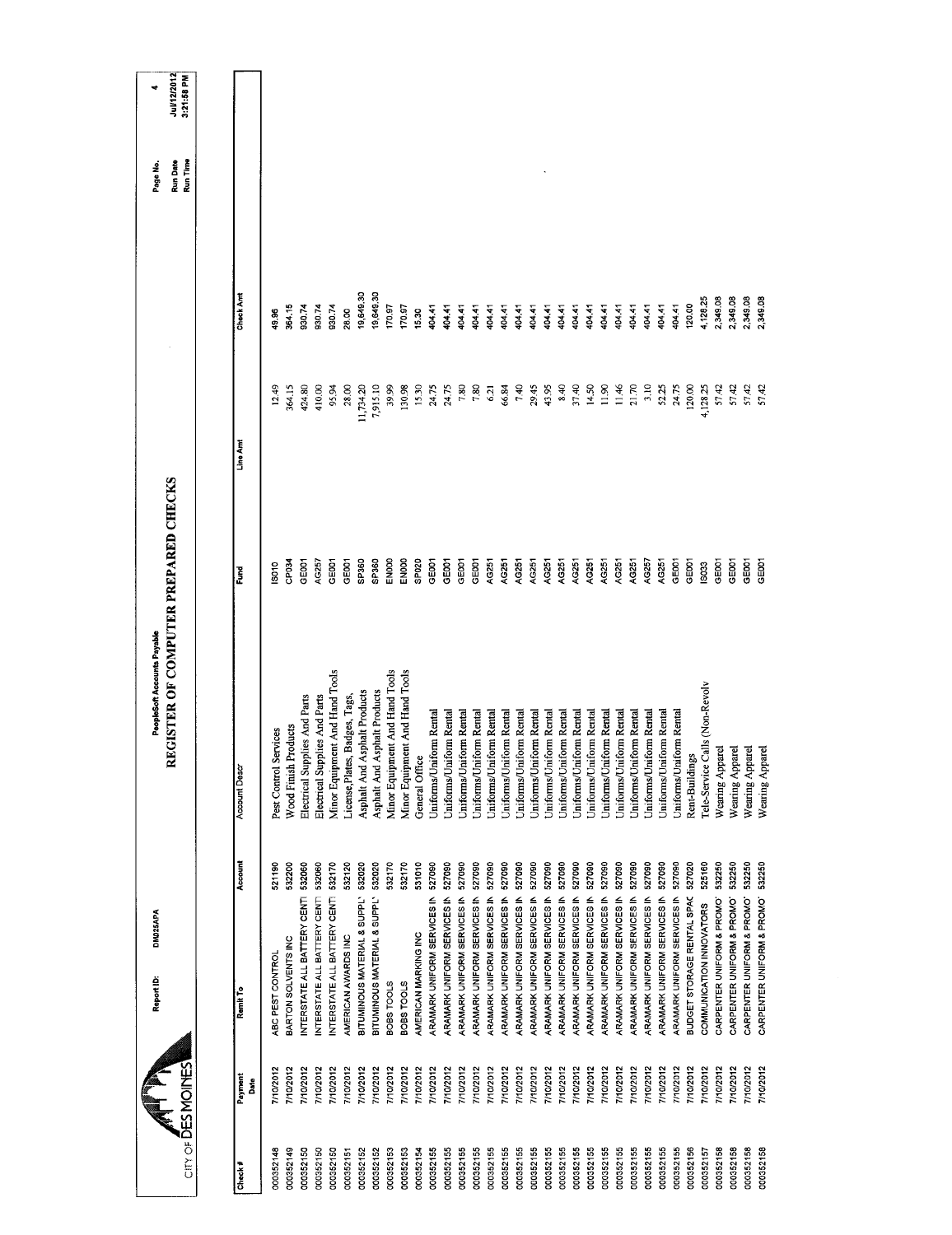| city of DES MOINES           | Report ID:                       | DM025APA                             | REGISTER OF COMPUTER PREPARED CHECKS<br>PeopleSoft Accounts Payable |              |          |           | Run Time<br>Run Date<br>Page No. | Jul/12/2012<br>3:21:58 PM<br>to. |
|------------------------------|----------------------------------|--------------------------------------|---------------------------------------------------------------------|--------------|----------|-----------|----------------------------------|----------------------------------|
|                              |                                  |                                      |                                                                     |              |          |           |                                  |                                  |
| Payment<br>Date<br>$Check$ # | Remit To                         | Account                              | Account Desc                                                        | š            | Line Ant | Check Amt |                                  |                                  |
| 000352158                    | 7/10/2012                        | 532250<br>CARPENTER UNIFORM & PROMO  | Wearing Apparel                                                     | GE001        | 57.42    | 2,349.08  |                                  |                                  |
| 000352158                    | 7/10/2012                        | 532250<br>CARPENTER UNIFORM & PROMO' | Wearing Apparel                                                     | GE001        | 67.20    | 2,349.08  |                                  |                                  |
| 000352158                    | 7/10/2012                        | 532250<br>CARPENTER UNIFORM & PROMO' | Wearing Apparel                                                     | GE001        | 5.00     | 2,349.08  |                                  |                                  |
| 000352158                    | 7/10/2012                        | 532250<br>CARPENTER UNIFORM & PROMO' | Wearing Appare                                                      | GE001        | 57.42    | 2,349.08  |                                  |                                  |
| 000352158                    | 7/10/2012                        | 532250<br>CARPENTER UNIFORM & PROMO' | Wearing Appare                                                      | <b>GEOOT</b> | 43.75    | 2,349.08  |                                  |                                  |
| 000352158                    | 7/10/2012                        | 532250<br>CARPENTER UNIFORM & PROMO  | Wearing Appare                                                      | GEOOT        | 57.42    | 2,349.08  |                                  |                                  |
| 000352158                    | 7/10/2012                        | 532250<br>CARPENTER UNIFORM & PROMO' | Wearing Apparel                                                     | GE001        | 57.42    | 2,349.08  |                                  |                                  |
| 000352158                    | 7/10/2012                        | 532250<br>CARPENTER UNIFORM & PROMO  | Wearing Appare                                                      | GE001        | 57.42    | 2,349.08  |                                  |                                  |
| 000352158                    | 7/10/2012                        | 532250<br>CARPENTER UNIFORM & PROMO  | Wearing Apparel                                                     | GE001        | 57.42    | 2,349.08  |                                  |                                  |
| 000352158                    | 7/10/2012                        | 532250<br>CARPENTER UNIFORM & PROMO' | Wearing Apparel                                                     | GE001        | 57.42    | 2,349.08  |                                  |                                  |
| 000352158                    | 7/10/2012                        | 532250<br>CARPENTER UNIFORM & PROMO' | Wearing Apparel                                                     | GE001        | 20.18    | 2,349.08  |                                  |                                  |
| 000352158                    | 7/10/2012                        | 532250<br>CARPENTER UNIFORM & PROMO' | Wearing Apparel                                                     | GE001        | 57.42    | 2,349.08  |                                  |                                  |
| 000352158                    | 7/10/2012                        | 532250<br>CARPENTER UNIFORM & PROMO' | Wearing Apparel                                                     | GE001        | 93.96    | 2,349.08  |                                  |                                  |
| 000352158                    | 7/10/2012                        | 532250<br>CARPENTER UNIFORM & PROMO' | Wearing Apparel                                                     | GE001        | 33.60    | 2,349.08  |                                  |                                  |
| 000352158                    | 7/10/2012                        | 532250<br>CARPENTER UNIFORM & PROMO  | Wearing Apparel                                                     | GE001        | 57.42    | 2,349.08  |                                  |                                  |
| 000352158                    | 7/10/2012                        | 532250<br>CARPENTER UNIFORM & PROMO' | Wearing Apparel                                                     | GE001        | 48.33    | 2,349.08  |                                  |                                  |
| 000352158                    | 7/10/2012                        | 532250<br>CARPENTER UNIFORM & PROMO  | Wearing Apparel                                                     | GE001        | 57.42    | 2,349.08  |                                  |                                  |
| 000352158                    | 7/10/2012                        | 532250<br>CARPENTER UNIFORM & PROMO  | Wearing Apparel                                                     | GE001        | 48.33    | 2,349.08  |                                  |                                  |
| 000352158                    | 7/10/2012                        | 532250<br>CARPENTER UNIFORM & PROMO" | Wearing Apparel                                                     | GE001        | 57.42    | 2,349.08  |                                  |                                  |
| 000352158                    | 710/2012                         | 532250<br>CARPENTER UNIFORM & PROMO' | Wearing Apparel                                                     | GE001        | 57.42    | 2,349.08  |                                  |                                  |
| 000352158                    | 7/10/2012                        | 532250<br>CARPENTER UNIFORM & PROMO' | Wearing Apparel                                                     | GE001        | 48.33    | 2,349.08  |                                  |                                  |
| 000352158                    | 7/10/2012                        | 532250<br>CARPENTER UNIFORM & PROMO  | Wearing Apparel                                                     | GE001        | 57.42    | 2,349.08  |                                  |                                  |
| 000352158                    | 110/2012                         | 532250<br>CARPENTER UNIFORM & PROMO' | Wearing Apparel                                                     | GE001        | 5742     | 2,349.08  |                                  |                                  |
| 000352158                    | 7/10/2012                        | 532250<br>CARPENTER UNIFORM & PROMO' | Wearing Apparel                                                     | GEOOT        | 67.20    | 2,349.08  |                                  |                                  |
| 000352158                    | 7/10/2012                        | 532250<br>CARPENTER UNIFORM & PROMO" | Wearing Apparel                                                     | GEODT        | 57.42    | 2,349.08  |                                  |                                  |
| 000352158                    | 710/2012                         | 532250<br>CARPENTER UNIFORM & PROMO  | Wearing Apparel                                                     | GE001        | 67.20    | 2,349.08  |                                  |                                  |
| 000352158                    | 7/10/2012                        | 532250<br>CARPENTER UNIFORM & PROMO' | Wearing Apparel                                                     | GE001        | 57.42    | 2,349.08  |                                  |                                  |
| 000352158                    | 7/10/2012                        | 532250<br>CARPENTER UNIFORM & PROMOT | Wearing Apparel                                                     | GE001        | 25.56    | 2,349.08  |                                  |                                  |
| 000352158                    | 7/10/2012                        | 532250<br>CARPENTER UNIFORM & PROMO  | Wearing Apparel                                                     | GE001        | 117.60   | 2,349.08  |                                  |                                  |
| 000352158                    | 7/10/2012                        | 532250<br>CARPENTER UNIFORM & PROMO" | Wearing Apparel                                                     | GE001        | 22.33    | 2,349.08  |                                  |                                  |
| 000352158                    | 710/2012                         | 532250<br>CARPENTER UNIFORM & PROMO' | Wearing Apparel                                                     | <b>GEOOT</b> | 67.20    | 2,349.08  |                                  |                                  |
| 000352158                    | 7/10/2012                        | 532250<br>CARPENTER UNIFORM & PROMO' | Wearing Apparel                                                     | GEOOT        | 424.91   | 2,349.08  |                                  |                                  |
| 000352159                    | DIAMOND OIL COMPANY<br>7/10/2012 | 532130                               | Lubricants (Non-Motor Vehicle)                                      | AG255        | 438.20   | 438.20    |                                  |                                  |
| 000352160                    | L&G PRODUCTS INC<br>710/2012     | 532030                               | Chemicals And Gases - Non-Clea                                      | <b>GEOO1</b> | 437.87   | 437.87    |                                  |                                  |
| 000352161                    | DOORS INC<br>7/10/2012           | 532140                               | ood Products And Insu<br>Lumber, W.                                 | CP034        | 980.00   | 980.00    |                                  |                                  |
|                              |                                  |                                      |                                                                     |              |          |           |                                  |                                  |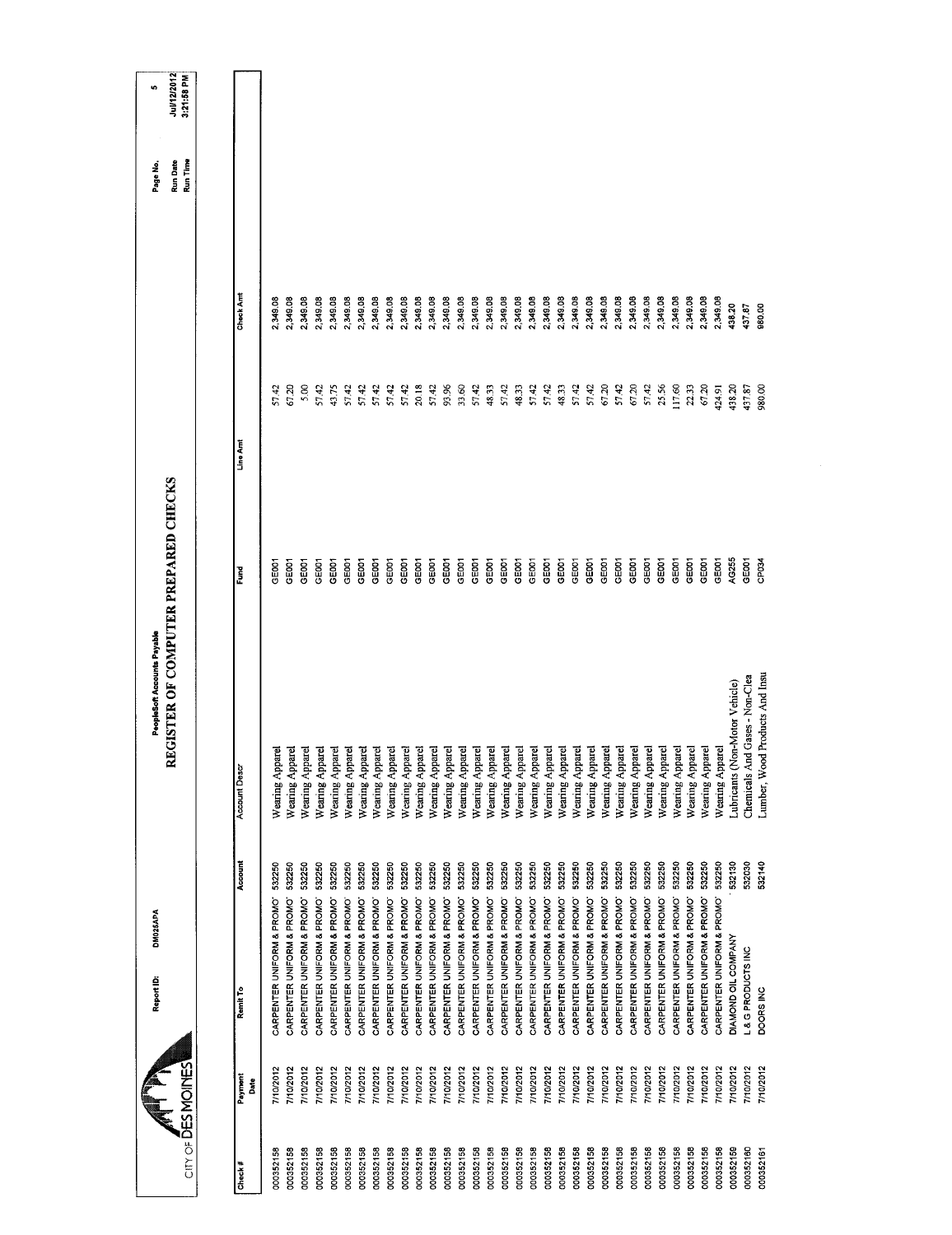| City of DESMOINES          | DM025APA<br>Report ID:       |         | REGISTER OF COMPUTER PREPARED CHECKS<br>PeopleSoft Accounts Payable |                   |          |           | Run Date<br>Run Time<br>Page No. | <b>Jul/12/2012</b><br>3:21:58 PM<br>$\bullet$ |
|----------------------------|------------------------------|---------|---------------------------------------------------------------------|-------------------|----------|-----------|----------------------------------|-----------------------------------------------|
|                            |                              |         |                                                                     |                   |          |           |                                  |                                               |
| Payment<br>Date<br>Check # | Remit To                     | Account | <b>Account Descr</b>                                                | Ĕ                 | Line Amt | Check Amt |                                  |                                               |
| 7/10/2012<br>000352162     | DRAKE UNIVERSITY             | 525155  | Telephone Service                                                   | 3E001             | 43.09    | 76.09     |                                  |                                               |
| 7/10/2012<br>000352162     | DRAKE UNIVERSITY             | 525155  | Telephone Service                                                   | <b>GOOT</b>       | 33.00    | 76.09     |                                  |                                               |
| 7/10/2012<br>000352163     | DES MOINES FEED & GARDEN     | 532010  | And Horticultural<br>Agricultural                                   | EN000             | 160.00   | 160.00    |                                  |                                               |
| 7/10/2012<br>000352164     | CITY SUPPLY CORP             | 532210  | Plumbing, Sewage And Drainage                                       | GE001             | 47.45    | 47.45     |                                  |                                               |
| 7/10/2012<br>000352165     | DES MOINES REGISTER          | 523010  | Advertising                                                         | AG257             | 368.08   | 895.79    |                                  |                                               |
| 7/10/2012<br>000352165     | DES MOINES REGISTER          | 521030  | Legal                                                               | CP042             | 527.71   | 895.79    |                                  |                                               |
| 7/10/2012<br>000352166     | DES MOINES STAMP MANUFACTL   | 532120  | License, Plates, Badges, Tags,                                      | GE001             | 22.50    | 22.50     |                                  |                                               |
| 7/10/2012<br>000352167     | DES MOINES WATER WORKS       | 525050  | Water Use                                                           | SP715             | 7.12     | 4739      |                                  |                                               |
| 7/10/2012<br>000352167     | DES MOINES WATER WORKS       | 525050  | Water Use                                                           | EN101             | 6.00     | 47.39     |                                  |                                               |
| 7/10/2012<br>000352167     | DES MOINES WATER WORKS       | 525050  | Water Use                                                           | EN101             | 7.00     | 47.39     |                                  |                                               |
| 710/2012<br>000352167      | DES MOINES WATER WORKS       | 525050  | Water Use                                                           | EN101             | 7.00     | 4739      |                                  |                                               |
| 7/10/2012<br>000352167     | DES MOINES WATER WORKS       | 525050  | Water Use                                                           | EN101             | 8.27     | 17.39     |                                  |                                               |
| 7/10/2012<br>000352167     | DES MOINES WATER WORKS       | 525050  | Water Use                                                           | <b>EN101</b>      | 6,00     | 47.39     |                                  |                                               |
| /10/2012<br>000352167      | DES MOINES WATER WORKS       | 525050  | Water Use                                                           | EN101             | 6.00     | 47.39     |                                  |                                               |
| 7/10/2012<br>000352168     | CRYSTAL CLEAR WATER CO       | 532080  | Food                                                                | GE <sub>001</sub> | 21.40    | 48.90     |                                  |                                               |
| 7/10/2012<br>000352168     | CRYSTAL CLEAR WATER CO       | 532080  | Food                                                                | GE <sub>001</sub> | 6.70     | 48.90     |                                  |                                               |
| 7/10/2012<br>000352168     | CRYSTAL CLEAR WATER CO       | 532080  | Food                                                                | GE001             | 6.80     | 48.90     |                                  |                                               |
| 7/10/2012<br>000352168     | CRYSTAL CLEAR WATER CO       | 532080  | Food                                                                | GE001             | 14.00    | 48.90     |                                  |                                               |
| 7/10/2012<br>000352169     | EDDY-WALKER EQUIPMENT CO     | 532260  | Safety & Protective Equip & Cl                                      | AG251             | 51.52    | 51.52     |                                  |                                               |
| 7/10/2012<br>000352170     | ELECTRICAL ENGINEERING & EQI | 532060  | Electrical Supplies And Parts                                       | AG251             | 117.00   | 182.51    |                                  |                                               |
| 7/10/2012<br>000352170     | ELECTRICAL ENGINEERING & EQI | 532060  | Electrical Supplies And Parts                                       | GE001             | 65.51    | 182.51    |                                  |                                               |
| 710/2012<br>000352171      | EMBASSY SUITES HOTEL         | 522100  | Interview Reimb/Moving Exp                                          | GEOO1             | 1,609.84 | 1,609.84  |                                  |                                               |
| 7/10/2012<br>000352172     | FEDEX                        | 522010  | Contract Carriers                                                   | GEOOT             | 33.61    | 91.55     |                                  |                                               |
| 7/10/2012<br>000352172     | FEDEX                        | 528585  | Courier - Internal Service                                          | SPO33             | 46.94    | 91.55     |                                  |                                               |
| 7/10/2012<br>000352172     | FEDEX                        | 522010  | Contract Carriers                                                   | GEOD1             | 11,00    | 91.55     |                                  |                                               |
| 7/10/2012<br>000352173     | GALE                         | 531025  | Materials<br><b>Books/Print</b>                                     | CP042             | 52.48    | 157.44    |                                  |                                               |
| 7/10/2012<br>000352173     | GALE                         | 531025  | Materials<br><b>Books/Print</b>                                     | CP042             | 51.73    | 157.44    |                                  |                                               |
| 7/10/2012<br>000352173     | <b>GALE</b>                  | 531025  | Books/Print Materials                                               | CP042             | 53.23    | 157.44    |                                  |                                               |
| 7/10/2012<br>000352174     | GENERAL FIRE & SAFETY EQUIPA | 526010  | R&M-Buildings                                                       | GE001             | 255.25   | 255.25    |                                  |                                               |
| 7/10/2012<br>000352175     | GOODWIN TUCKER GROUP         | 526090  | R&M-Miscellaneous Equipment Or                                      | GEOOT             | 161.50   | 161.50    |                                  |                                               |
| 7/10/2012<br>000352176     | GRAINGER INC                 | 532170  | Minor Equipment And Hand Tools                                      | SP360             | 361.20   | 456.49    |                                  |                                               |
| 7/10/2012<br>000352176     | <b>GRAINGER INC</b>          | 532170  | Minor Equipment And Hand Tools                                      | SP <sub>360</sub> | 95.29    | 456.49    |                                  |                                               |
| 7/10/2012<br>000352177     | GRAYBAR ELECTRIC CO INC      | 532060  | Electrical Supplies And Parts                                       | SP360             | 8.90     | 964.80    |                                  |                                               |
| 7/10/2012<br>000352177     | GRAYBAR ELECTRIC CO INC      | 532060  | Electrical Supplies And Parts                                       | SP360             | 75.82    | 964.80    |                                  |                                               |
| 7/10/2012<br>000352177     | GRAYBAR ELECTRIC CO INC      | 532060  | Electrical Supplies And Parts                                       | <b>OSP360</b>     | 7.26     | 964.80    |                                  |                                               |
|                            |                              |         |                                                                     |                   |          |           |                                  |                                               |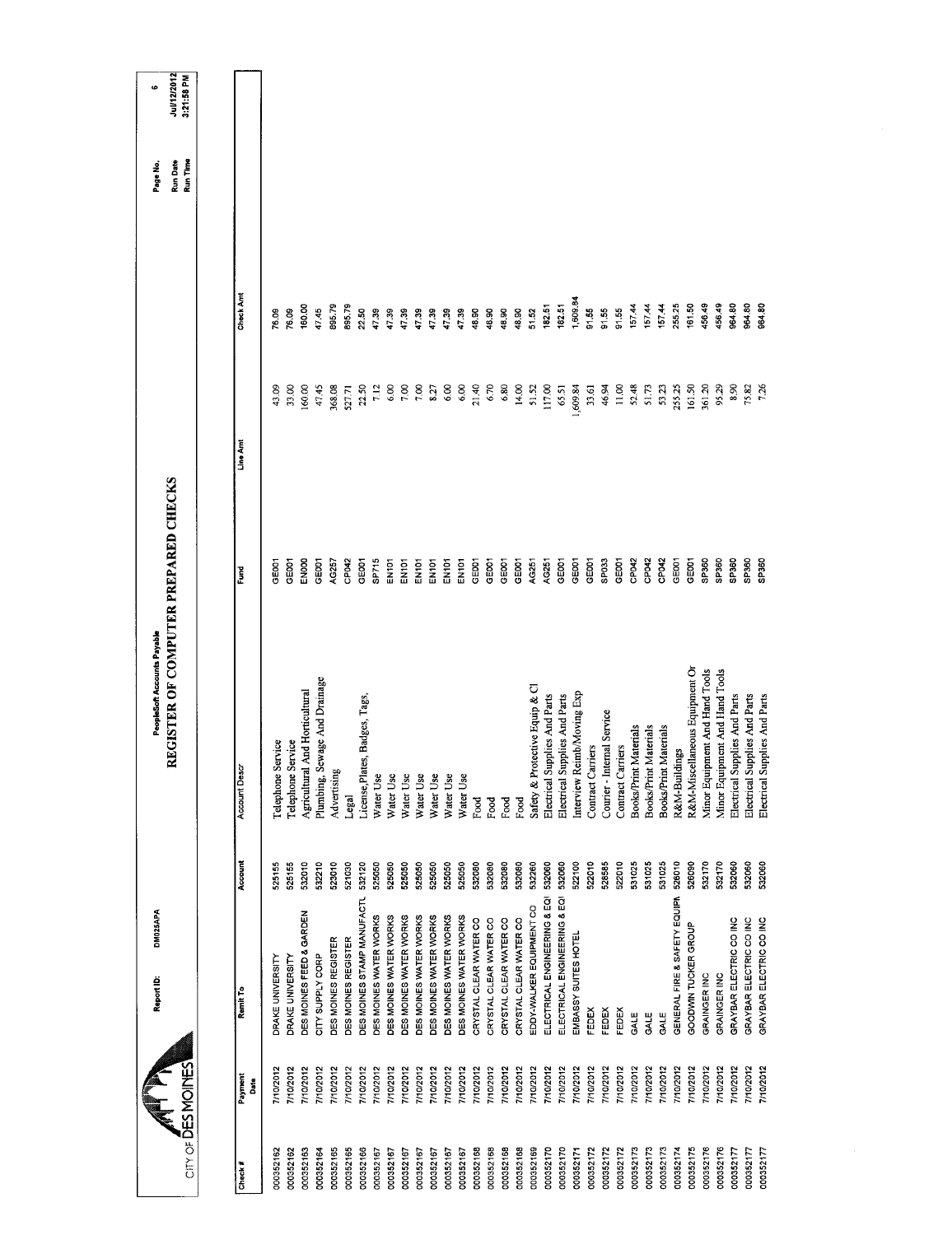| Remit To                    | Account | Account Desc                       | Fund              | Line Amt  | Check Amt |  |
|-----------------------------|---------|------------------------------------|-------------------|-----------|-----------|--|
| GRAYBAR ELECTRIC CO INC     | 532060  | Electrical Supplies And Parts      | GE001             | 36.96     | 964.80    |  |
| GRAYBAR ELECTRIC CO INC     | 532060  | Electrical Supplies And Parts      | <b>GEOOT</b>      | 45.18     | 964.80    |  |
| GRAYBAR ELECTRIC CO INC     | 532190  | Motor Vehicles (Parts And Supp     | <b>POOL</b>       | 622.86    | 964 80    |  |
| GRAYBAR ELECTRIC CO INC     | 532170  | Minor Equipment And Hand Tools     | IS040             | 56.40     | 964.80    |  |
| GRAYBAR ELECTRIC CO INC     | 532170  | Minor Equipment And Hand Tools     | GEODT             | 111.42    | 964.80    |  |
| GREAT AMERICAN OUTDOOR      | 532170  | Minor Equipment And Hand Tools     | <b>ENOOO</b>      | 32.57     | 32.57     |  |
| HALLETT MATERIALS           | 532050  | Concrete And Clay Products         | SP360             | 43.62     | 17256     |  |
| HALLETT MATERIALS           | 532050  | Concrete And Clay Products         | SP360             | 13.10     | 172.56    |  |
| HALLETT MATERIALS           | 532050  | Concrete And Clay Products         | SP360             | 26.02     | 172.56    |  |
| HALLETT MATERIALS           | 532050  | Concrete And Clay Products         | SP360             | 32.98     | 172.56    |  |
| HALLETT MATERIALS           | 532050  | Concrete And Clay Products         | SP360             | 51.24     | 172.56    |  |
| HALLETT MATERIALS           | 532050  | Concrete And Clay Products         | <b>GP360</b>      | 5,60      | 17256     |  |
| <b>UNITED REFRIGERATION</b> | 532210  | Plumbing, Sewage And Drainage      | GE001             | 61.02     | 198.90    |  |
| UNITED REFRIGERATION        | 532210  | Plumbing, Sewage And Drainage      | GE001             | 15.53     | 198.90    |  |
| UNITED REFRIGERATION        | 532210  | Plumbing, Sewage And Drainage      | GEOOT             | 87.80     | 198.90    |  |
| UNITED REFRIGERATION        | 532210  | ewage And Drainage<br>Plumbing, S  | GE001             | 34.55     | 198.90    |  |
| IOWA HEALTH SYSTEM          | 562050  | Training                           | GEOOT             | 18.00     | 18.00     |  |
| PITTSBURGH PAINTS           | 532200  | Wood Finish Products               | CPO40             | 80.85     | 128.41    |  |
| PITTSBURGH PAINTS           | 532200  | Wood Finish Products               | CP040             | 47.56     | 128.41    |  |
| IOWA PRISON INDUSTRIES      | 532240  | Traffic And Street Sign Materi     | SP360             | 939.00    | 939.00    |  |
| JANN REALTY LP              | 527020  | Rent-Buildings                     | SP324             | 1,100.00  | 1,100.00  |  |
| JIMS JOHNS INC              | 527030  | Kybo Renta                         | GEOO1             | 1,688.50  | 1,688.50  |  |
| KECK ENERGY                 | 532180  | Motor Vehicles (Fuels And Lubr     | IS010             | 2,078.83  | 15,622.38 |  |
| KECK ENERGY                 | 532180  | Motor Vehicles (Fuels And Lubs     | IS010             | 1,439.35  | 15,622.38 |  |
| KECK ENERGY                 | 532180  | Motor Vehicles (Fuels And Lubr     | ISO <sub>10</sub> | 1,744.30  | 15,622.38 |  |
| KECK ENERGY                 | 532180  | Motor Vehicles (Fuels And Lub      | ISO <sub>10</sub> | 1,592.85  | 15,622.38 |  |
| KECK ENERGY                 | 532180  | Motor Vehicles (Fuels And Lub      | <b>ISO10</b>      | 1,458.60  | 15,622.38 |  |
| KECK ENERGY                 | 532180  | Motor Vehicles (Fuels And Lubr     | ISO10             | 1,523.93  | 15,622 38 |  |
| <b>KECK ENERGY</b>          | 532180  | Motor Vehicles (Fuels And Lubr     | So <sub>10</sub>  | 4,620.02  | 15,622.38 |  |
| KECK ENERGY                 | 532180  | Motor Vehicles (Fuels And Lubr     | ISO <sub>10</sub> | 2,284.52  | 15,622 38 |  |
| KECK ENERGY                 | 532180  | Motor Vehicles (Fuels And Lubr     | $rac{1}{5}$       | 2,901.40  | 15,622.38 |  |
| <b><i>CECK ENERGY</i></b>   | 532180  | Motor Vehicles (Fuels And Lubr     | So <sub>10</sub>  | 871.46    | 15,622.38 |  |
| KECK ENERGY                 | 532180  | Motor Vehicles (Fuels And Lubr     | $\frac{8}{3}$     | 228,01    | 15,622.38 |  |
| KECK ENERGY                 | 532180  | Motor Vehicles (Fuels And Lubr     | So <sub>10</sub>  | 20,952.37 | 15,622.38 |  |
| <b><i>CECK ENERGY</i></b>   | 532180  | cles (Fuels And Lubr<br>Motor Vehi | S010              | 26,535.39 |           |  |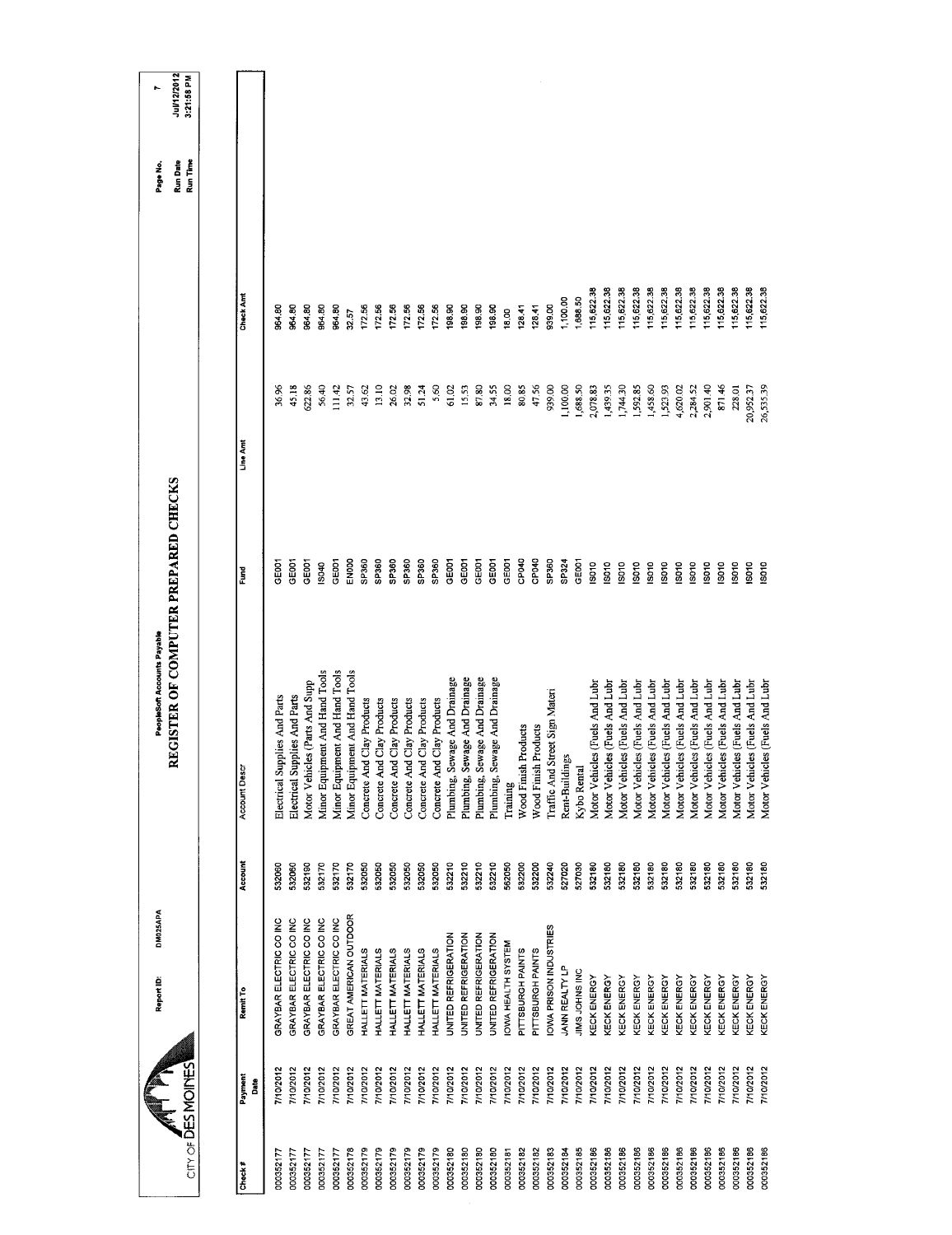| <b>CITY OF DES MOINES</b> |                 | Report ID:                        | DM025APA | REGISTER OF COMPUTER PREPARED CHECKS<br>PeopleSoft Accounts Payable |                   |           |            | Run Time<br>Run Date<br>Page No. | Jul/12/2012<br>3:21:58 PM<br>$\bullet$ |
|---------------------------|-----------------|-----------------------------------|----------|---------------------------------------------------------------------|-------------------|-----------|------------|----------------------------------|----------------------------------------|
|                           |                 |                                   |          |                                                                     |                   |           |            |                                  |                                        |
| Check#                    | Payment<br>Date | Remit To                          | Account  | Account Desca                                                       | Fund              | Line Amt  | Check Amt  |                                  |                                        |
| 000352186                 | 7/10/2012       | KECK ENERGY                       | 532180   | Motor Vehicles (Fuels And Lubr                                      | S010              | 20,148.04 | 15,622.38  |                                  |                                        |
| 000352186                 | 7/10/2012       | KECK ENERGY                       | 532180   | Motor Vehicles (Fuels And Lubr                                      | <b>SO10</b>       | 25,458.39 | 115,622.38 |                                  |                                        |
| 000352186                 | 710/2012        | KECK ENERGY                       | 532180   | Motor Vehicles (Fuels And Lubr                                      | S010              | 1,784.92  | 15,622.38  |                                  |                                        |
| 000352187                 | 7/10/2012       | HDS WHITE CAP CONSTRUCTION        | 532170   | Minor Equipment And Hand Tools                                      | GE001             | 16.84     | 51.24      |                                  |                                        |
| 000352187                 | 7/10/2012       | HDS WHITE CAP CONSTRUCTION        | 532170   | Minor Equipment And Hand Tools                                      | GE <sub>001</sub> | 34.40     | 51.24      |                                  |                                        |
| 000352188                 | 7/10/2012       | KOCH BROTHERS                     | 527140   | Copy Equipment Rental And Expe                                      | <b>GEOOT</b>      | 400.10    | 9,706,63   |                                  |                                        |
| 000352188                 | 7/10/2012       | KOCH BROTHERS                     | 527140   | Copy Equipment Rental And Expe                                      | GE001             | 572.15    | 9,706.63   |                                  |                                        |
| 000352188                 | 7/10/2012       | KOCH BROTHERS                     | 527140   | Copy Equipment Rental And Expe                                      | GE <sub>001</sub> | 237.53    | 9,706.63   |                                  |                                        |
| 000352188                 | 710/2012        | KOCH BROTHERS                     | 527140   | Copy Equipment Rental And Expe                                      | GEOOT             | 504.30    | 9,706.63   |                                  |                                        |
| 000352188                 | 7/10/2012       | KOCH BROTHERS                     | 527140   | Copy Equipment Rental And Expe                                      | <b>GEOOT</b>      | 506.61    | 9,706.63   |                                  |                                        |
| 000352188                 | 7/10/2012       | KOCH BROTHERS                     | 527140   | Copy Equipment Rental And Expe                                      | GE005             | 418.33    | 9,706.63   |                                  |                                        |
| 000352188                 | 7/10/2012       | KOCH BROTHERS                     | 527140   | Copy Equipment Rental And Expe                                      | GE <sub>001</sub> | 502.31    | 9,706.63   |                                  |                                        |
| 000352188                 | //10/2012       | KOCH BROTHERS                     | 527140   | Copy Equipment Rental And Expe                                      | GEOO1             | 2.47      | 9,706.63   |                                  |                                        |
| 000352188                 | 7/10/2012       | KOCH BROTHERS                     | 527140   | Copy Equipment Rental And Expe                                      | GE001             | 499.79    | 8,706.63   |                                  |                                        |
| 000352188                 | 7/10/2012       | KOCH BROTHERS                     | 527140   | Copy Equipment Rental And Expe                                      | GEOO1             | 3,860.47  | 9,706.63   |                                  |                                        |
| 000352188                 | 7/10/2012       | KOCH BROTHERS                     | 527050   | Rent-Office Equipment                                               | SPO <sub>20</sub> | 720.58    | 9,706 63   |                                  |                                        |
| 000352188                 | 7/10/2012       | KOCH BROTHERS                     | 523090   | Cost Per Copy Fee                                                   | SPO <sub>20</sub> | 1,057.17  | 9,706 63   |                                  |                                        |
| 000352188                 | 7/10/2012       | KOCH BROTHERS                     | 527140   | Copy Equipment Rental And Expe                                      | GE001             | 141.92    | 9,706.63   |                                  |                                        |
| 000352188                 | 7/10/2012       | KOCH BROTHERS                     | 527140   | Copy Equipment Rental And Expe                                      | IS010             | 282.90    | 9,706 63   |                                  |                                        |
| 000352189                 | 7/10/2012       | KRYGER GLASS CO                   | 526040   | R&M-Automotive Equipment                                            | $\frac{1}{2}$     | 171.34    | 563.35     |                                  |                                        |
| 000352189                 | 7/10/2012       | KRYGER GLASS CO                   | 526040   | R&M-Automotive Equipment                                            | <b>ISO10</b>      | 150.68    | 563.35     |                                  |                                        |
| 000352189                 | 7/10/2012       | KRYGER GLASS CO                   | 526040   | R&M-Automotive Equipment                                            | So <sub>10</sub>  | 241.33    | 563.35     |                                  |                                        |
| 000352190                 | 7/10/2012       | LEACHMAN LUMBER COMPANY           | 532140   | Lumber, Wood Products And Insu                                      | CP034             | 196.91    | 196.91     |                                  |                                        |
| 000352191                 | 7/10/2012       | ROCHESTER ARMORED CAR CO I        | 521060   | Protection/Security                                                 | GE001             | 320,00    | 395.00     |                                  |                                        |
| 000352191                 | 7/10/2012       | ROCHESTER ARMORED CAR CO   521060 |          | Protection/Security                                                 | <b>EN051</b>      | 75.00     | 395.00     |                                  |                                        |
| 000352192                 | 710/2012        | MAIL SERVICES LLC                 | 523030   | Printing Services Contracts                                         | GEOO1             | 475.09    | 475.09     |                                  |                                        |
| 000352193                 | 7/10/2012       | MARSDEN BUILDING MAINTENAN        | 527510   | Cleaning And Painting                                               | ISO10             | 473.00    | 473.00     |                                  |                                        |
| 000352194                 | 7/10/2012       | MENARDS INC                       | 532170   | Minor Equipment And Hand Tools                                      | ENOOO             | 75.91     | 4,575.98   |                                  |                                        |
| 000352194                 | 110/2012        | MENARDS INC                       | 532170   | Minor Equipment And Hand Tools                                      | ENOOO             | 17.54     | 4,575.98   |                                  |                                        |
| 000352194                 | 7/10/2012       | <b>MENARDS INC</b>                | 532170   | Minor Equipment And Hand Tools                                      | ENOOO             | 123.48    | 4,575.98   |                                  |                                        |
| 000352194                 | 7/10/2012       | MENARDS INC                       | 532170   | Minor Equipment And Hand Tools                                      | ENOOO             | 211.12    | 4,575.98   |                                  |                                        |
| 000352194                 | 710/2012        | MENARDS INC                       | 532170   | Minor Equipment And Hand Tools                                      | ENOOO             | 27.69     | 4,575.98   |                                  |                                        |
| 000352194                 | 7/10/2012       | MENARDS INC                       | 532170   | Minor Equipment And Hand Tools                                      | ENDOO             | 98.02     | 4,575.98   |                                  |                                        |
| 000352194                 | 7/10/2012       | <b>MENARDS INC</b>                | 532170   | Minor Equipment And Hand Tools                                      | EN000             | 371.54    | 4,575.98   |                                  |                                        |
| 000352194                 | 7/10/2012       | <b>VIENARDS INC</b>               | 532170   | Minor Equipment And Hand Tools                                      | EN000             | 7.29      | 4,575.98   |                                  |                                        |
|                           |                 |                                   |          |                                                                     |                   |           |            |                                  |                                        |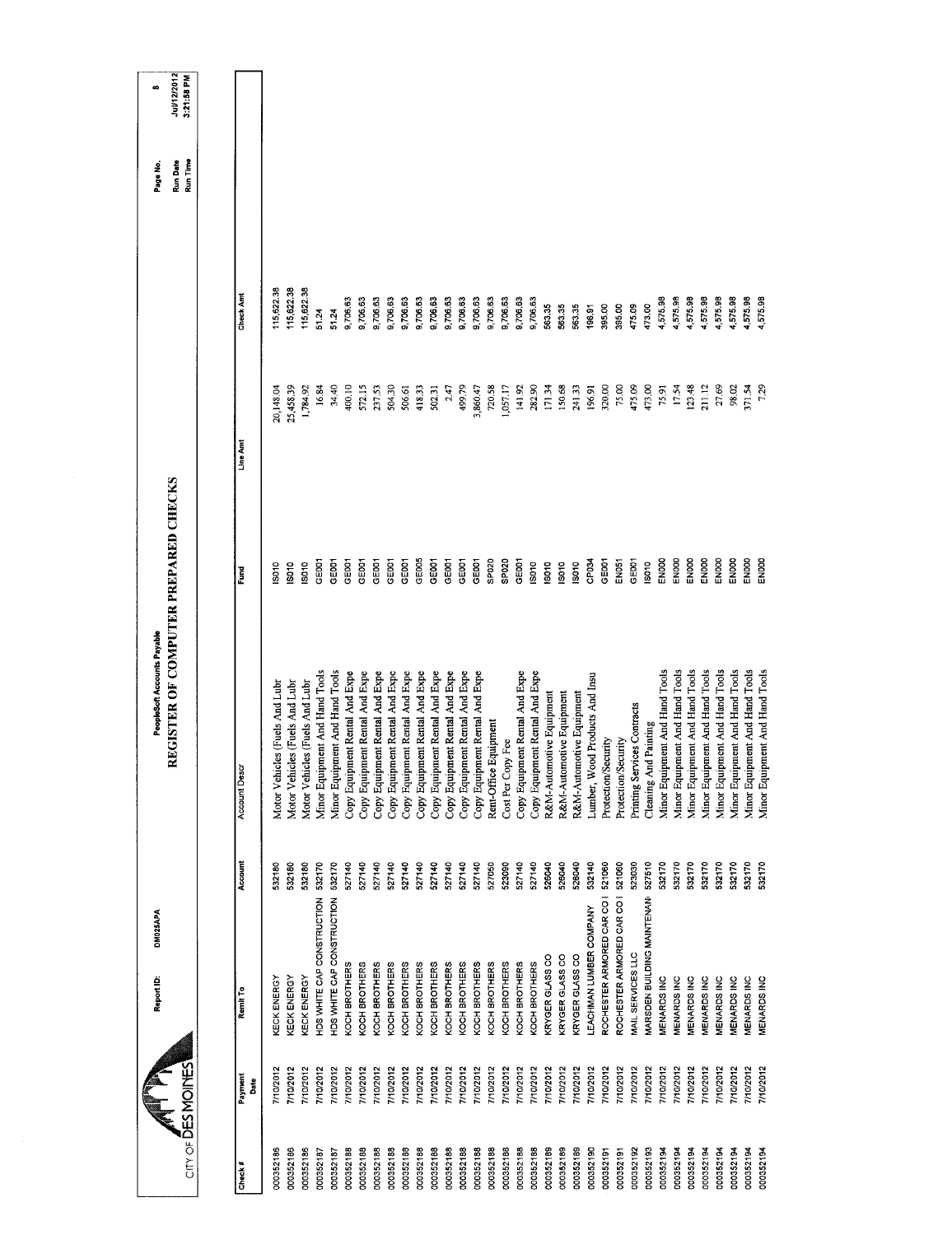|                    |                        | DM025APA<br>Report ID: |         | REGISTER OF COMPUTER PREPARED CHECKS<br>PeopleSoft Accounts Payable |                   |          |          | Page No.             | ø                         |
|--------------------|------------------------|------------------------|---------|---------------------------------------------------------------------|-------------------|----------|----------|----------------------|---------------------------|
| City of DES MOINES |                        |                        |         |                                                                     |                   |          |          | Run Time<br>Run Date | Jul/12/2012<br>3:21:58 PM |
|                    |                        |                        |         |                                                                     |                   |          |          |                      |                           |
| Check#             | Payment<br><b>Bate</b> | Remit To               | Account | Account Desci                                                       | Ĕ                 | Line Am  | Check Am |                      |                           |
| 000352194          | 7/10/2012              | <b>MENARDS INC</b>     | 532170  | Minor Equipment And Hand Tools                                      | <b>ENOOD</b>      | 48.93    | 4,575.98 |                      |                           |
| 000352194          | 7/10/2012              | <b>MENARDS INC</b>     | 532170  | Minor Equipment And Hand Tools                                      | ENOOO             | 44.43    | 4,575.98 |                      |                           |
| 000352194          | 7/10/2012              | MENARDS INC            | 532170  | Minor Equipment And Hand Tools                                      | ENOOO             | 3.96     | 4,575.98 |                      |                           |
| 000352194          | 7/10/2012              | MENARDS INC            | 532140  | Lumber, Wood Products And Insu                                      | SP360             | 2.36     | 4,575.98 |                      |                           |
| 000352194          | 7/10/2012              | <b>MENARDS INC</b>     | 532140  | Lumber, Wood Products And Insu                                      | SP360             | 12.87    | 4,575.98 |                      |                           |
| 000352194          | 7/10/2012              | MENARDS INC            | 532140  | Lumber, Wood Products And Insu                                      | SP360             | 62.69    | 4,575.98 |                      |                           |
| 000352194          | 7/10/2012              | <b>MENARDS INC</b>     | 532140  | Lumber, Wood Products And Insu                                      | SP360             | $-7.50$  | 4,575,98 |                      |                           |
| 000352194          | 7/10/2012              | <b>MENARDS INC</b>     | 532140  | Lumber, Wood Products And Insu                                      | SP360             | 64.47    | 4,575.98 |                      |                           |
| 000352194          | 7/10/2012              | MENARDS INC            | 532140  | Lumber, Wood Products And Insu                                      | SP360             | 48.03    | 4,575.98 |                      |                           |
| 000352194          | 7/10/2012              | MENARDS INC            | 532140  | Lumber, Wood Products And Insu                                      | SP360             | 144.57   | 4,575.98 |                      |                           |
| 000352194          | 7/10/2012              | MENARDS INC            | 532100  | Hardware Items                                                      | GE001             | 79.96    | 4,575.98 |                      |                           |
| 000352194          | 7/10/2012              | MENARDS INC            | 532100  | Hardware Items                                                      | GE001             | 265.70   | 4,575.98 |                      |                           |
| 000352194          | 7/10/2012              | MENARDS INC            | 532100  | Hardware Items                                                      | GE001             | 114.76   | 4,575.98 |                      |                           |
| 000352194          | 7/10/2012              | <b>MENARDS INC</b>     | 532100  | Hardware Items                                                      | GEODT             | 2.98     | 4,575.98 |                      |                           |
| 000352194          | 7/10/2012              | MENARDS INC            | 532100  | Hardware Items                                                      | GEOOT             | 6.94     | 4,575.98 |                      |                           |
| 000352194          | 7/10/2012              | MENARDS INC            | 532140  | Lumber, Wood Products And Insu                                      | CP <sub>038</sub> | 1,057.95 | 4,575.98 |                      |                           |
| 000352194          | 7/10/2012              | MENARDS INC            | 532140  | Lumber, Wood Products And Insu                                      | AG251             | 43,66    | 4,575.98 |                      |                           |
| 000352194          | 7/10/2012              | MENARDS INC            | 532100  | Hardware Items                                                      | GEOOT             | 107.00   | 4,575.98 |                      |                           |
| 000352194          | 7/10/2012              | MENARDS INC            | 532100  | Hardware Items                                                      | GE001             | 38.15    | 4,575.98 |                      |                           |
| 000352194          | 7/10/2012              | <b>VENARDS INC</b>     | 532100  | Hardware Items                                                      | GE <sub>001</sub> | 214.46   | 4,575.98 |                      |                           |
| 000352194          | 7/10/2012              | MENARDS INC            | 532110  | Household And Institutional                                         | GE <sub>001</sub> | 18.75    | 4,575.98 |                      |                           |
| 000352194          | 7/10/2012              | MENARDS INC            | 532140  | Lumber, Wood Products And Insu                                      | CP <sub>034</sub> | 5.97     | 4,575.98 |                      |                           |
| 000352194          | 7/10/2012              | <b>MENARDS INC</b>     | 532140  | Lumber, Wood Products And Insu                                      | CP <sub>034</sub> | 30,51    | 4,575.98 |                      |                           |
| 000352194          | 7/10/2012              | MENARDS INC            | 532140  | Lumber, Wood Products And Insu                                      | CP034             | 4.88     | 4,575.98 |                      |                           |
| 000352194          | 7/10/2012              | MENARDS INC            | 532140  | Lumber, Wood Products And Insu                                      | CP034             | 39.02    | 4,575.98 |                      |                           |
| 000352194          | 7/10/2012              | <b>MENARDS INC</b>     | 532140  | Lumber, Wood Products And Insu                                      | CP034             | 38.48    | 4,575.98 |                      |                           |
| 000352194          | 7/10/2012              | MENARDS INC            | 532140  | Lumber, Wood Products And Insu                                      | AG251             | 81.86    | 4,575.98 |                      |                           |
| 000352194          | 7/10/2012              | MENARDS INC            | 532140  | Lumber, Wood Products And Insu                                      | AG251             | 39.99    | 575.98   |                      |                           |
| 000352194          | 7/10/2012              | MENARDS INC            | 532100  | Hardware Items                                                      | GE001             | 95.76    | 4,575.98 |                      |                           |
| 000352194          | 7/10/2012              | <b>MENARDS INC</b>     | 532100  | Hardware Items                                                      | GE <sub>001</sub> | 96.22    | 4,575.98 |                      |                           |
| 000352194          | 7/10/2012              | <b>MENARDS INC</b>     | 532100  | Hardware Items                                                      | GE <sub>001</sub> | 64.19    | 575.98   |                      |                           |
| 000352194          | <b>7/10/2012</b>       | <b>VIENARDS INC</b>    | 532100  | Hardware Items                                                      | GE001             | 14.02    | 4,575.98 |                      |                           |
| 000352194          | 110/2012               | MENARDS INC            | 532100  | Hardware Items                                                      | GE001             | 68.17    | 4,575.98 |                      |                           |
| 000352194          | 7/10/2012              | MENARDS INC            | 532100  | Hardware Items                                                      | GE001             | 21.94    | 575.98   |                      |                           |
| 000352194          | 7/10/2012              | <b>MENARDS INC</b>     | 532100  | Hardware Items                                                      | GEOCI             | 40.44    | 4,575.98 |                      |                           |
|                    |                        |                        |         |                                                                     |                   |          |          |                      |                           |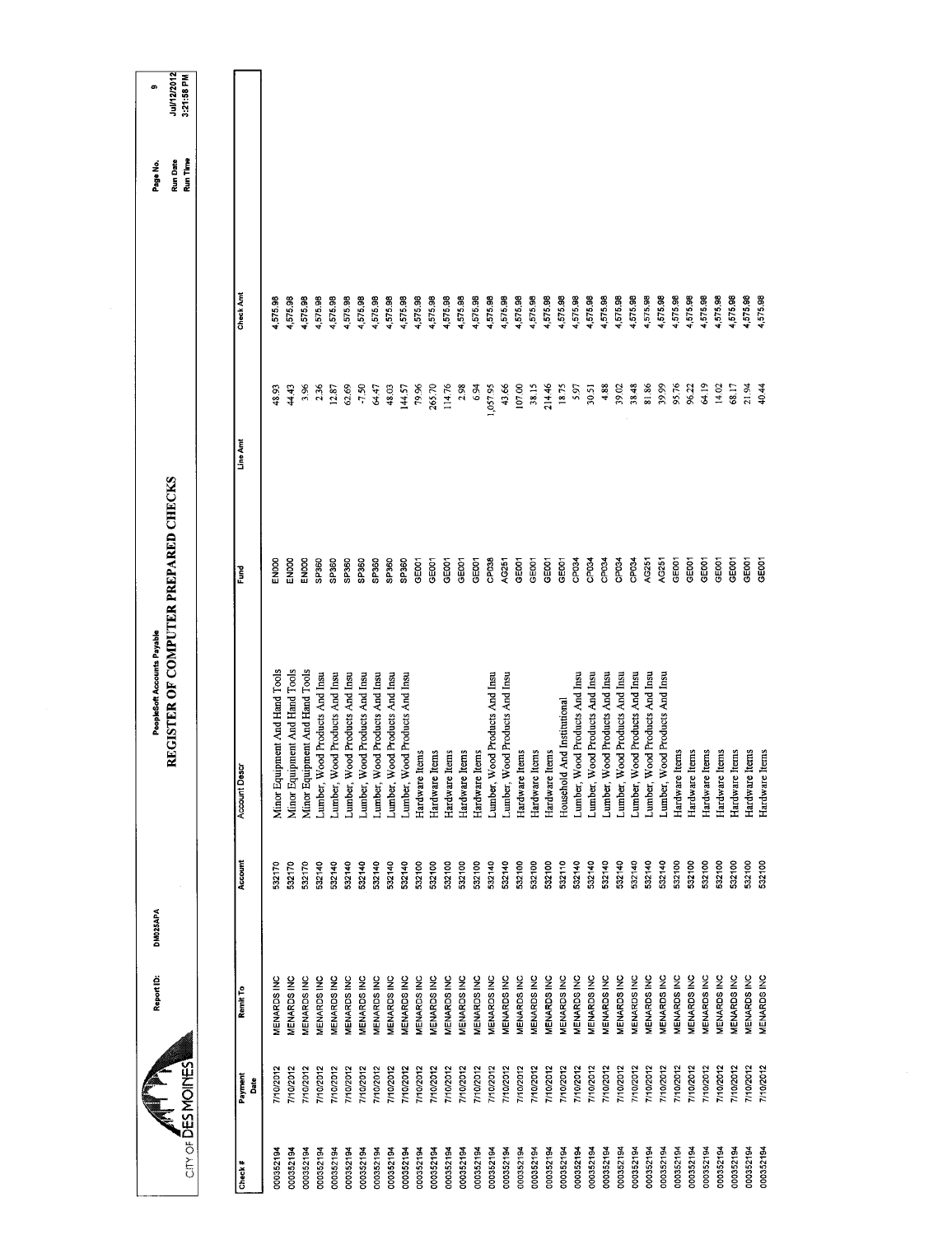| City of DES MOINES         | Report ID:                      | DM025APA |         | REGISTER OF COMPUTER PREPARED CHECKS<br>PeopleSoft Accounts Payable |                   |          |           | Run Time<br>Run Date<br>Page No. | Jul/12/2012<br>3:21:58 PM<br>ę |
|----------------------------|---------------------------------|----------|---------|---------------------------------------------------------------------|-------------------|----------|-----------|----------------------------------|--------------------------------|
|                            |                                 |          |         |                                                                     |                   |          |           |                                  |                                |
| Payment<br>Date<br>Check # | Remit To                        |          | Account | <b>Account Descr</b>                                                | Fund              | Line Amt | Check Amt |                                  |                                |
| 7/10/2012<br>000352194     | MENARDS INC                     |          | 532100  | Hardware Items                                                      | 3E001             | 165.52   | 1,575.98  |                                  |                                |
| 7/10/2012<br>000352194     | MENARDS INC                     |          | 532100  | Hardware Items                                                      | GE001             | 61.76    | 4,575.98  |                                  |                                |
| 710/2012<br>000352194      | <b>MENARDS INC</b>              |          | 532100  | Hardware Items                                                      | GE001             | 3,66     | 1,575,98  |                                  |                                |
| 7/10/2012<br>000352194     | MENARDS INC                     |          | 532100  | Hardware Items                                                      | GE001             | 61.11    | 1,57598   |                                  |                                |
| 7/10/2012<br>000352194     | MENARDS INC                     |          | 532170  | Minor Equipment And Hand Tools                                      | EN000             | 221.08   | 4,575.98  |                                  |                                |
| 7/10/2012<br>000352194     | <b>MENARDS INC</b>              |          | 532140  | Lumber, Wood Products And Insu                                      | SP360             | 44.87    | 1,575.98  |                                  |                                |
| 7/10/2012<br>000352194     | MENARDS INC                     |          | 532140  | Lumber, Wood Products And Insu                                      | SP <sub>360</sub> | 24.42    | 4,57598   |                                  |                                |
| 7/10/2012<br>000352194     | <b>MENARDSINC</b>               |          | 532140  | Lumber, Wood Products And Insu                                      | SP360             | 44.40    | 4,575.98  |                                  |                                |
| 7/10/2012<br>000352195     | STIVERS FORD                    |          | 526040  | R&M-Automotive Equipment                                            | SO <sub>10</sub>  | 853.78   | 2,781.96  |                                  |                                |
| 7/10/2012<br>000352195     | STIVERS FORD                    |          | 526040  | R&M-Automotive Equipment                                            | IS010             | 59.95    | 2,781.96  |                                  |                                |
| 7/10/2012<br>000352195     | STIVERS FORD                    |          | 526040  | R&M-Automotive Equipment                                            | IS010             | 39.95    | 2,781.96  |                                  |                                |
| 7/10/2012<br>000352195     | STIVERS FORD                    |          | 526040  | R&M-Automotive Equipment                                            | IS010             | 59.95    | 2,781.96  |                                  |                                |
| 7/10/2012<br>000352195     | STIVERS FORD                    |          | 526040  | R&M-Automotive Equipment                                            | isoto             | 39.95    | 2,781.96  |                                  |                                |
| 710/2012<br>000352195      | STIVERS FORD                    |          | 526040  | R&M-Automotive Equipment                                            | <b>SO10</b>       | ,728.38  | 2,781.96  |                                  |                                |
| 7/10/2012<br>000352196     | MID-STATES SUPPLY CO            |          | 532150  | Parts-Machinery & Equip (Non-M                                      | AG251             | 10.44    | 675.43    |                                  |                                |
| 7/10/2012<br>000352196     | MID-STATES SUPPLY CO            |          | 532150  | Parts-Machinery & Equip (Non-M                                      | AG251             | 5991     | 675.43    |                                  |                                |
| 7/10/2012<br>000352196     | MID-STATES SUPPLY CO            |          | 532150  | Parts-Machinery & Equip (Non-M                                      | AG251             | 188.60   | 675.43    |                                  |                                |
| 7/10/2012<br>000352196     | MID-STATES SUPPLY CO            |          | 532150  | Parts-Machinery & Equip (Non-M                                      | AG251             | 34.04    | 675.43    |                                  |                                |
| 7/10/2012<br>000352196     | MID-STATES SUPPLY CO            |          | 532150  | Parts-Machinery & Equip (Non-M                                      | AG251             | 223.74   | 675.43    |                                  |                                |
| 7/10/2012<br>000352196     | MID-STATES SUPPLY CO            |          | 532150  | Parts-Machinery & Equip (Non-M                                      | AG251             | 158.70   | 675.43    |                                  |                                |
| 7/10/2012<br>000352197     | MIDWEST OFFICE TECHNOLOGY       |          | 523020  | And Reproduction Exp<br>Photocopy                                   | AG251             | 56.00    | 56.00     |                                  |                                |
| 7/10/2012<br>000352198     | MILLERS HARDWARE INC            |          | 532100  | Hardware Items                                                      | GE001             | 9.47     | 110.41    |                                  |                                |
| 7/10/2012<br>000352198     | MILLERS HARDWARE INC            |          | 532100  | tems<br>Hardware It                                                 | GE001             | 16,47    | 110.41    |                                  |                                |
| 7/10/2012<br>000352198     | MILLERS HARDWARE INC            |          | 532100  | Hardware Items                                                      | GE001             | 2.82     | 110.41    |                                  |                                |
| 7/10/2012<br>000352198     | MILLERS HARDWARE INC            |          | 532100  | Hardware Items                                                      | GE001             | 77.96    | 110.41    |                                  |                                |
| 7/10/2012<br>000352198     | MILLERS HARDWARE INC            |          | 532100  | Hardware Items                                                      | GEOOT             | 3.69     | 11041     |                                  |                                |
| 7/10/2012<br>000352199     | MINE SAFETY APPLIANCES CO       |          | 532060  | Electrical Supplies And Parts                                       | AG255             | 380.00   | 380.00    |                                  |                                |
| 710/2012<br>000352200      | MOTOROLA INC                    |          | 532060  | Electrical Supplies And Parts                                       | IS040             | 127.50   | 779.16    |                                  |                                |
| 7/10/2012<br>000352200     | MOTOROLA INC                    |          | 532060  | Electrical Supplies And Parts                                       | IS040             | 92.00    | 779.16    |                                  |                                |
| 7/10/2012<br>000352200     | MOTOROLA INC                    |          | 532060  | Electrical Supplies And Parts                                       | IS040             | 111.70   | 779.16    |                                  |                                |
| 7/10/2012<br>000352200     | <b>MOTOROLA INC</b>             |          | 532060  | Electrical Supplies And Parts                                       | IS040             | 140.26   | 779.16    |                                  |                                |
| 7/10/2012<br>000352200     | MOTOROLA INC                    |          | 532060  | Electrical Supplies And Parts                                       | IS040             | 25.50    | 779.16    |                                  |                                |
| 7/10/2012<br>000352200     | MOTOROLA INC                    |          | 532060  | Electrical Supplies And Parts                                       | S040              | 224.40   | 779.16    |                                  |                                |
| 710/2012<br>000352200      | <b>MOTOROLA INC</b>             |          | 532060  | Electrical Supplies And Parts                                       | IS040             | 57.80    | 779.16    |                                  |                                |
| 7/10/2012<br>000352201     | <b>VAPA DISTRIBUTION CENTER</b> |          | 532150  | Parts-Machinery & Equip (Non-M                                      | AG251             | 98.80    | 744.92    |                                  |                                |
|                            |                                 |          |         |                                                                     |                   |          |           |                                  |                                |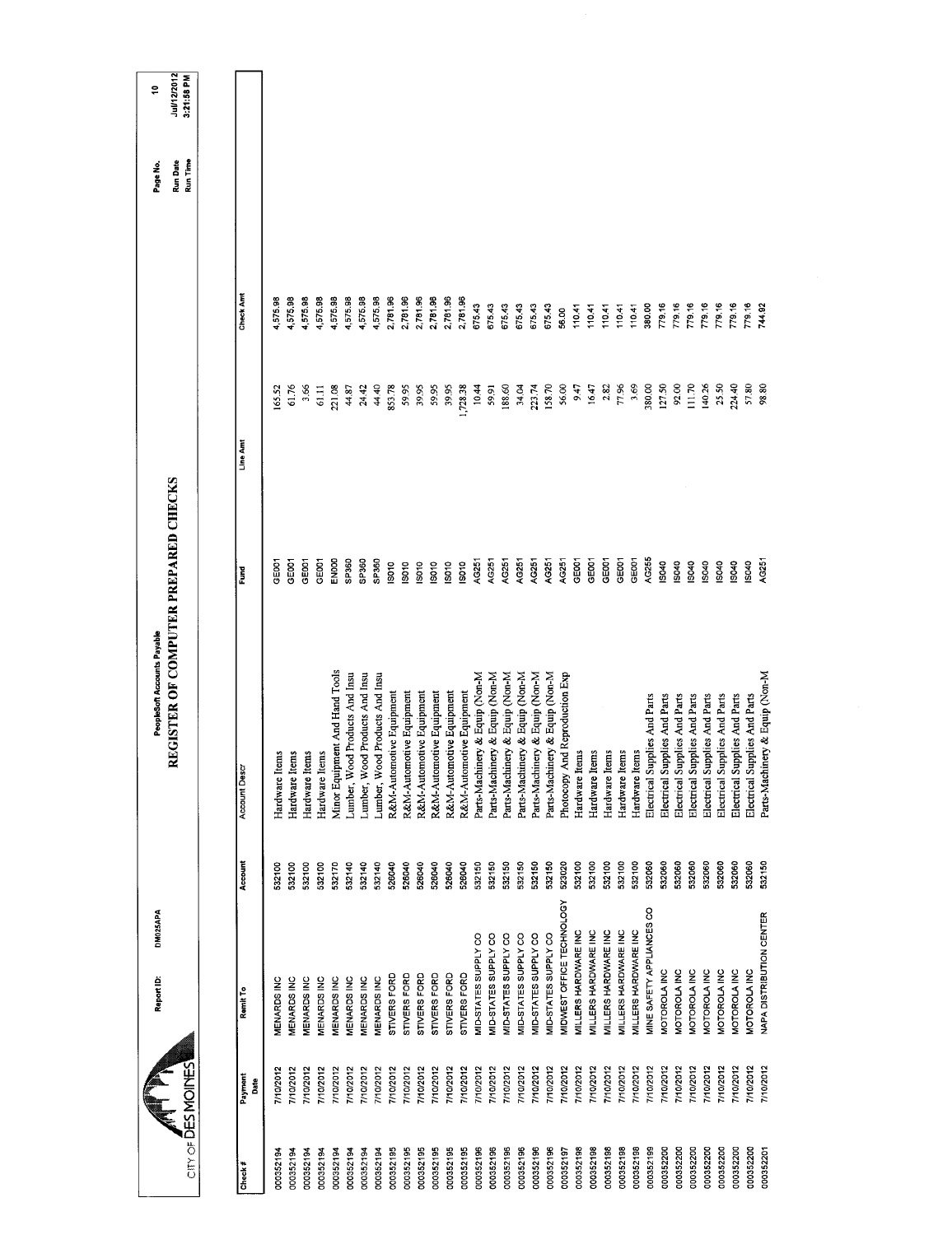| <b>CITY OF DES MOINES</b> |                 | DM025APA<br>Report ID:          |         | REGISTER OF COMPUTER PREPARED CHECKS<br>PeopleSoft Accounts Payable |                   |               |           | Run Date<br>Run Time<br>Page No. | Jul/12/2012<br>3:21:58 PM<br>÷ |
|---------------------------|-----------------|---------------------------------|---------|---------------------------------------------------------------------|-------------------|---------------|-----------|----------------------------------|--------------------------------|
|                           |                 |                                 |         |                                                                     |                   |               |           |                                  |                                |
| Check#                    | Payment<br>Date | Remit To                        | Account | Account Desc                                                        | ě                 | Line Amt      | Check Amt |                                  |                                |
| 000352201                 | 7/0/2012        | NAPA DISTRIBUTION CENTER        | 532150  | Parts-Machinery & Equip (Non-M                                      | <b>C25</b>        | $\frac{8}{6}$ | 144.92    |                                  |                                |
| 000352201                 | 7/10/2012       | <b>VAPA DISTRIBUTION CENTER</b> | 532190  | Motor Vehicles (Parts And Supp                                      | GE001             | 18.48         | 744.92    |                                  |                                |
| 000352201                 | 7/10/2012       | NAPA DISTRIBUTION CENTER        | 532190  | Motor Vehicles (Parts And Supp                                      | GE001             | 9.24          | 744.92    |                                  |                                |
| 000352201                 | 7/10/2012       | NAPA DISTRIBUTION CENTER        | 532190  | Motor Vehicles (Parts And Supp                                      | GE001             | 34.39         | 744.92    |                                  |                                |
| 000352201                 | 7/10/2012       | NAPA DISTRIBUTION CENTER        | 532190  | Motor Vehicles (Parts And Supp                                      | GEOOT             | 108.59        | 744.92    |                                  |                                |
| 000352201                 | 7/10/2012       | NAPA DISTRIBUTION CENTER        | 532190  | Motor Vehicles (Parts And Supp                                      | GEOOT             | 469.42        | 744.92    |                                  |                                |
| 000352202                 | 7/10/2012       | NICHOLS CONTROLS & SUPPLY       | 532150  | Parts-Machinery & Equip (Non-M                                      | GE001             | 33.24         | 107.59    |                                  |                                |
| 000352202                 | 710/2012        | NICHOLS CONTROLS & SUPPLY       | 532150  | Parts-Machinery & Equip (Non-M                                      | GEOOT             | 24.35         | 107.59    |                                  |                                |
| 000352202                 | 7/10/2012       | NICHOLS CONTROLS & SUPPLY       | 532150  | Parts-Machinery & Equip (Non-M                                      | GE <sub>001</sub> | 22.60         | 107.59    |                                  |                                |
| 000352202                 | 7/10/2012       | NICHOLS CONTROLS & SUPPLY       | 532150  | Parts-Machinery & Equip (Non-M                                      | GE001             | 6.40          | 107.59    |                                  |                                |
| 000352202                 | 7/10/2012       | NICHOLS CONTROLS & SUPPLY       | 532150  | Parts-Machinery & Equip (Non-M                                      | GEOOT             | 21.00         | 107.59    |                                  |                                |
| 000352203                 | 7/10/2012       | BLACK BOX NETWORK SERVICES      | 525155  | Telephone Service                                                   | <b>ISO33</b>      | 3,000.00      | 3,000.00  |                                  |                                |
| 000352204                 | 7/10/2012       | NORWALK READY MIX               | 532050  | Concrete And Clay Products                                          | CP038             | 1,668.00      | 18,204.00 |                                  |                                |
| 000352204                 | 7/10/2012       | NORWALK READY MIX               | 532050  | Concrete And Clay Products                                          | CP038             | 594.00        | 18,204.00 |                                  |                                |
| 000352204                 | 7/10/2012       | NORWALK READY MIX               | 532050  | Concrete And Clay Products                                          | CP <sub>038</sub> | 594.00        | 18,204.00 |                                  |                                |
| 000352204                 | 7/10/2012       | NORWALK READY MIX               | 532040  | Cleaning, Janitorial And Sanit                                      | CP038             | 558.00        | 18,204.00 |                                  |                                |
| 000352204                 | 7/10/2012       | NORWALK READY MIX               | 532040  | Cleaning, Janitorial And Sanit                                      | CP038             | 763.00        | 18,204.00 |                                  |                                |
| 000352204                 | 7/10/2012       | NORWALK READY MIX               | 532040  | Cleaning, Janitorial And Sanit                                      | CP038             | 375.00        | 18,204.00 |                                  |                                |
| 000352204                 | 7/10/2012       | NORWALK READY MIX               | 532040  | Cleaning, Janitorial And Sanit                                      | CP038             | 124.00        | 18,204.00 |                                  |                                |
| 000352204                 | 710/2012        | <b>NORWALK READY MIX</b>        | 532040  | Cleaning, Janitorial And Sanit                                      | CP <sub>038</sub> | 186.00        | 18,204.00 |                                  |                                |
| 000352204                 | 7/10/2012       | NORWALK READY MIX               | 532040  | Cleaning, Janitorial And Sanit                                      | CP <sub>038</sub> | 248.00        | 18,204.00 |                                  |                                |
| 000352204                 | 7/10/2012       | NORWALK READY MIX               | 532040  | Cleaning, Janitorial And Sanit                                      | CP038             | 438.00        | 18,204.00 |                                  |                                |
| 000352204                 | 710/2012        | NORWALK READY MIX               | 532040  | Cleaning, Janitorial And Sanit                                      | CP <sub>038</sub> | 3,008.00      | 18,204.00 |                                  |                                |
| 000352204                 | 7/10/2012       | NORWALK READY MIX               | 532040  | Cleaning, Janitorial And Sanit                                      | CP038             | 376.00        | 18,204.00 |                                  |                                |
| 000352204                 | 7/10/2012       | NORWALK READY MIX               | 532040  | Cleaning, Janitorial And Sanit                                      | CP <sub>038</sub> | 545.00        | 18,204.00 |                                  |                                |
| 000352204                 | 710/2012        | <b>VORWALK READY MIX</b>        | 532040  | Cleaning, Janitorial And Sanit                                      | CP <sub>038</sub> | 4,230.00      | 18,204.00 |                                  |                                |
| 000352204                 | 7/10/2012       | NORWALK READY MIX               | 532050  | Concrete And Clay Products                                          | SP360             | 408.00        | 18,204.00 |                                  |                                |
| 000352204                 | 7/10/2012       | NORWALK READY MIX               | 532050  | Concrete And Clay Products                                          | SP360             | 408.00        | 18,204.00 |                                  |                                |
| 000352204                 | 710/2012        | <b>VORWALK READY MIX</b>        | 532050  | Concrete And Clay Products                                          | SP360             | 714.00        | 18,204.00 |                                  |                                |
| 000352204                 | 7/10/2012       | NORWALK READY MIX               | 532050  | Concrete And Clay Products                                          | SP360             | 648.00        | 18,204.00 |                                  |                                |
| 000352204                 | 7/10/2012       | NORWALK READY MIX               | 532050  | Concrete And Clay Products                                          | SP360             | 1,071.00      | 18,204.00 |                                  |                                |
| 000352204                 | 7/10/2012       | <b>NORWALK READY MIX</b>        | 532050  | Concrete And Clay Products                                          | SP360             | 816.00        | 18,204.00 |                                  |                                |
| 000352204                 | 7/10/2012       | NORWALK READY MIX               | 532050  | Concrete And Clay Products                                          | SP360             | 432.00        | 18,204.00 |                                  |                                |
| 000352205                 | 710/2012        | P & P SMALL ENGINES             | 532170  | Minor Equipment And Hand Tools                                      | IS021             | 475.00        | 585.04    |                                  |                                |
| 000352205                 | 7/10/2012       | P & P SMALL ENGINES             | 526050  | R&M-Operating & Construction E                                      | IS021             | 58.88         | 585.04    |                                  |                                |
|                           |                 |                                 |         |                                                                     |                   |               |           |                                  |                                |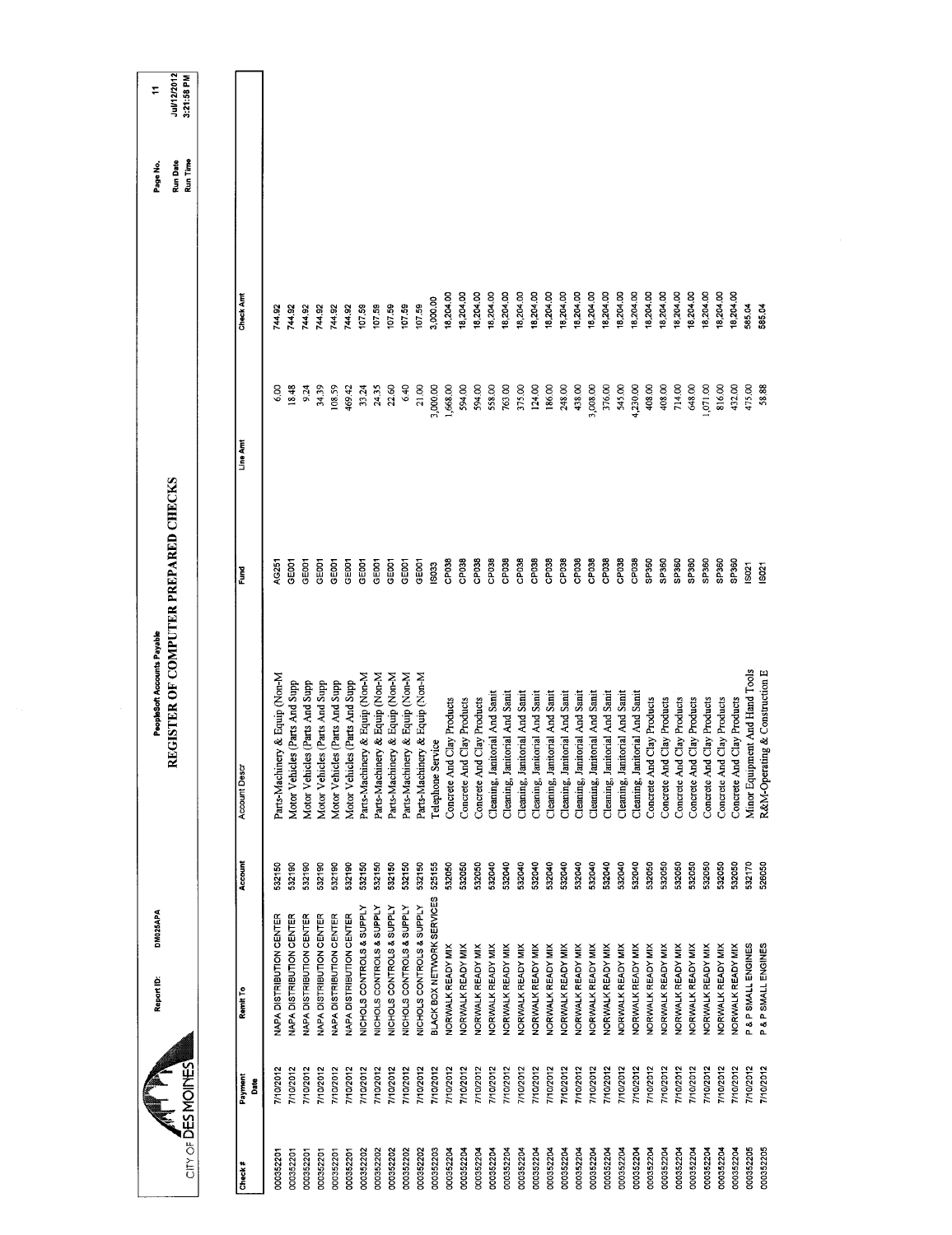| $CITY OF \tilde{D}ES MOMES$ |                 | DM025APA<br>Report ID:      |         | REGISTER OF COMPUTER PREPARED CHECKS<br>PeopleSoft Accounts Payable |                   |          |           | Run Date<br>Run Time<br>Page No. | Jul/12/2012<br>3:21:58 PM<br>÷ |
|-----------------------------|-----------------|-----------------------------|---------|---------------------------------------------------------------------|-------------------|----------|-----------|----------------------------------|--------------------------------|
|                             |                 |                             |         |                                                                     |                   |          |           |                                  |                                |
| Check#                      | Payment<br>Date | Remit To                    | Account | <b>Account Descr</b>                                                | Fund              | Line Amt | Check Amt |                                  |                                |
| 000352205                   | 7/10/2012       | P & P SMALL ENGINES         | 528050  | R&M-Operating & Construction E                                      | 5021              | 25.58    | 585.04    |                                  |                                |
| 000352205                   | 7/10/2012       | P & P SMALL ENGINES         | 520050  | R&M-Operating & Construction E                                      | \$021             | 25.58    | 585.04    |                                  |                                |
| 000352206                   | 7/10/2012       | PEOPLES ABSTRACT CO         | 521035  | ROW Legal & Misc. Costs                                             | SP854             | 500.00   | 500.00    |                                  |                                |
| 000352207                   | 7/10/2012       | PEPSI COLA GENERAL BOTTLERS | 532270  | Merchandise For Resale                                              | GE <sub>001</sub> | 243.60   | 765.85    |                                  |                                |
| 000352207                   | 710/2012        | PEPSI COLA GENERAL BOTTLERS | 532270  | Merchandise For Resale                                              | <b>GE001</b>      | 522.25   | 765.85    |                                  |                                |
| 000352208                   | 7/10/2012       | PER MAR SECURITY & RESEARCH | 521060  | Protection/Security                                                 | GEOOT             | 949.41   | 1,705.62  |                                  |                                |
| 000352208                   | 7/10/2012       | PER MAR SECURITY & RESEARCH | 521060  | Protection/Security                                                 | <b>GEOOT</b>      | 224.43   | 1,705.62  |                                  |                                |
| 000352208                   | 7/10/2012       | PER MAR SECURITY & RESEARCH | 521060  | Protection/Security                                                 | GE001             | 131.40   | 1,705.62  |                                  |                                |
| 000352208                   | 7/10/2012       | PER MAR SECURITY & RESEARCH | 521060  | Protection/Security                                                 | GE001             | 123.60   | 1,705.62  |                                  |                                |
| 000352208                   | 7/10/2012       | PER MAR SECURITY & RESEARCH | 521060  | Protection/Security                                                 | GE001             | 276.78   | 1,705.62  |                                  |                                |
| 000352209                   | 7/10/2012       | PLUMB SUPPLY COMPANY        | 532210  | Plumbing, Sewage And Drainage                                       | <b>AG251</b>      | 37.02    | 1,168.30  |                                  |                                |
| 000352209                   | 7/10/2012       | PLUMB SUPPLY COMPANY        | 532210  | Plumbing, Sewage And Drainage                                       | CP034             | 332.37   | 1,168.30  |                                  |                                |
| 000352209                   | 7/10/2012       | PLUMB SUPPLY COMPANY        | 532210  | Plumbing, Sewage And Drainage                                       | GEOOT             | 92.21    | 1,168.30  |                                  |                                |
| 000352209                   | 7/10/2012       | PLUMB SUPPLY COMPANY        | 532210  | Plumbing, Sewage And Drainage                                       | GE001             | 6.71     | 1,168.30  |                                  |                                |
| 000352209                   | 7/10/2012       | PLUMB SUPPLY COMPANY        | 532210  | Plumbing, Sewage And Drainage                                       | GEOOT             | 699.99   | 1,168.30  |                                  |                                |
| 000352210                   | 7/10/2012       | POLK COUNTY RECORDER        | 521030  | Legal                                                               | GE001             | 37.00    | 155.00    |                                  |                                |
| 000352210                   | 7/10/2012       | POLK COUNTY RECORDER        | 521030  | Legal                                                               | GEOO1             | 27.00    | 155.00    |                                  |                                |
| 000352210                   | 7/10/2012       | POLK COUNTY RECORDER        | 521035  | & Misc. Costs<br>ROW Legal                                          | AG267             | 22.00    | 15500     |                                  |                                |
| 000352210                   | 7/10/2012       | POLK COUNTY RECORDER        | 521035  | & Misc. Costs<br>ROW Legal                                          | AG267             | 32.00    | 155.00    |                                  |                                |
| 000352210                   | 7/10/2012       | POLK COUNTY RECORDER        | 521035  | & Misc. Costs<br>ROW Legal                                          | AG267             | 37.00    | 155.00    |                                  |                                |
| 000352211                   | 710/2012        | BOUND TREE MEDICAL LLC      | 532160  | Medical And Laboratory                                              | GE001             | 41.70    | 41.70     |                                  |                                |
| 000352212                   | 710/2012        | ACME TOOLS                  | 532170  | Minor Equipment And Hand Tools                                      | <b>GP360</b>      | 35.22    | 89.20     |                                  |                                |
| 000352212                   | 7/10/2012       | ACME TOOLS                  | 532170  | Minor Equipment And Hand Tools                                      | GEOOT             | 53.98    | 89.20     |                                  |                                |
| 000352213                   | 7/10/2012       | QUALITY PAINTING CO         | 521315  | Contracted Graffiti Removal                                         | GEOOT             | 419.96   | 6,027.19  |                                  |                                |
| 000352213                   | 7/10/2012       | QUALITY PAINTING CO         | 521315  | Contracted Graffiti Removal                                         | <b>GEDD1</b>      | 239.25   | 6,027.19  |                                  |                                |
| 000352213                   | 7/10/2012       | QUALITY PAINTING CO         | 521315  | Contracted Graffiti Removal                                         | GE001             | 152.25   | 6,027.19  |                                  |                                |
| 000352213                   | 7/10/2012       | QUALITY PAINTING CO         | 521315  | Contracted Graffiti Removal                                         | GE001             | 371.74   | 6,027.19  |                                  |                                |
| 000352213                   | 710/2012        | QUALITY PAINTING CO         | 521315  | Contracted Graffiti Removal                                         | GE001             | 622.07   | 6,027.19  |                                  |                                |
| 000352213                   | 7/10/2012       | QUALITY PAINTING CO         | 521315  | Contracted Graffiti Removal                                         | GE <sub>001</sub> | 973.90   | 6,027.19  |                                  |                                |
| 000352213                   | 7/10/2012       | QUALITY PAINTING CO         | 521315  | Contracted Graffiti Removal                                         | GE <sub>001</sub> | 369.75   | 6,027.19  |                                  |                                |
| 000352213                   | 7/10/2012       | QUALITY PAINTING CO         | 521315  | Graffiti Removal<br>Contracted                                      | GE <sub>001</sub> | 826.65   | 6,027.19  |                                  |                                |
| 000352213                   | 7/10/2012       | QUALITY PAINTING CO         | 521315  | Graffiti Removal<br>Contracted                                      | GE001             | 348.00   | 6,02719   |                                  |                                |
| 000352213                   | 7/10/2012       | QUALITY PAINTING CO         | 521315  | Contracted Graffiti Removal                                         | GE001             | 486.65   | 6,027.19  |                                  |                                |
| 000352213                   | 7/10/2012       | QUALITY PAINTING CO         | 521315  | Graffiti Removal<br>Contracted                                      | GE001             | 499.22   | 6,027.19  |                                  |                                |
| 000352213                   | 7/10/2012       | QUALITY PAINTING CO         | 521315  | Graffiti Removal<br>Contracted                                      | GE001             | 304.50   | 6,027.19  |                                  |                                |
|                             |                 |                             |         |                                                                     |                   |          |           |                                  |                                |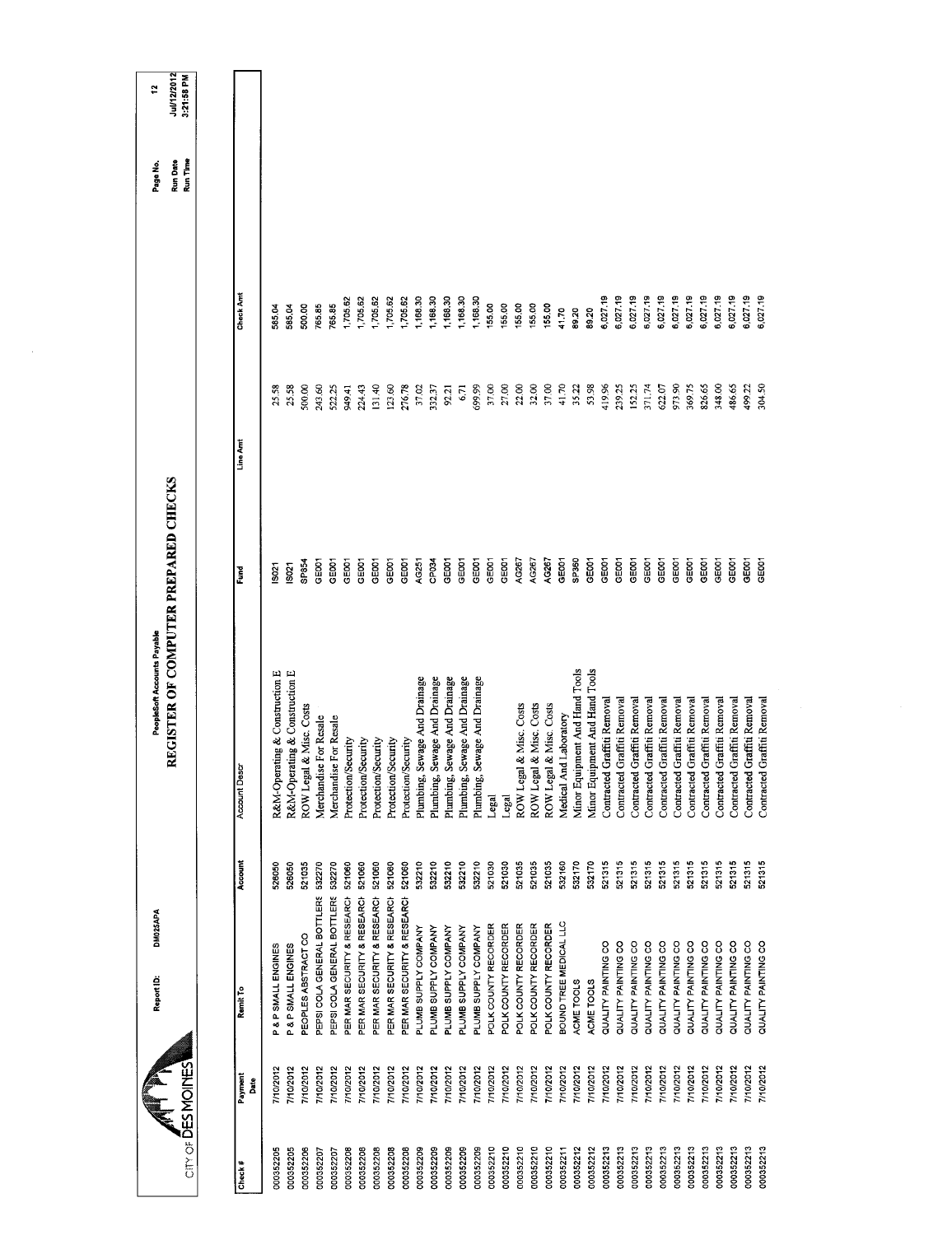| $CITY OF \overline{D}ES MOINES$ | <b>DM025APA</b><br>Report ID:   |         | REGISTER OF COMPUTER PREPARED CHECKS<br>PeopleSoft Accounts Payable |                   |          |           | Run Time<br>Run Date<br>Page No. | Jul/12/2012<br>3:21:58 PM<br>÷ |
|---------------------------------|---------------------------------|---------|---------------------------------------------------------------------|-------------------|----------|-----------|----------------------------------|--------------------------------|
|                                 |                                 |         |                                                                     |                   |          |           |                                  |                                |
| Payment<br>Date<br>Check #      | Remit To                        | Account | <b>Account Descr</b>                                                | Fund              | Line Amt | Check Amt |                                  |                                |
| 7/10/2012<br>000352213          | QUALITY PAINTING CO             | 521315  | Contracted Graffiti Removal                                         | GEOO1             | 113.25   | 5,027.19  |                                  |                                |
| 7/10/2012<br>000352214          | ROTO ROOTER                     | 526070  | R&M-Plumbing                                                        | GEOOT             | 78.00    | 192.00    |                                  |                                |
| 7/10/2012<br>000352214          | ROTO ROOTER                     | 526070  | R&M-Plumbing                                                        | GEODT             | 114.00   | 192.00    |                                  |                                |
| 7/10/2012<br>000352215          | RUAN CENTER CORPORATION         | 527110  | Rent-Non City Radio & Electron                                      | AG255             | 75.00    | 600.00    |                                  |                                |
| 7/10/2012<br>000352215          | RUAN CENTER CORPORATION         | 527020  | Rent-Buildings                                                      | S040              | 525.00   | 600.00    |                                  |                                |
| 7/10/2012<br>000352216          | <b>SECURITY LOCKSMITHS</b>      | 526090  | R&M-Miscellaneous Equipment Or                                      | GE001             | 53.00    | 213.39    |                                  |                                |
| 7/10/2012<br>000352216          | SECURITY LOCKSMITHS             | 526090  | R&M-Miscellaneous Equipment Or                                      | GEOOT             | 62.00    | 213.39    |                                  |                                |
| 7/10/2012<br>000352216          | SECURITY LOCKSMITHS             | 526090  | R&M-Miscellaneous Equipment Or                                      | GEOOT             | 53.00    | 213.39    |                                  |                                |
| 7/10/2012<br>000352216          | SECURITY LOCKSMITHS             | 532100  | Hardware Items                                                      | CEODT             | 14.80    | 21339     |                                  |                                |
| 7/10/2012<br>000352216          | SECURITY LOCKSMITHS             | 532100  | Hardware Items                                                      | GE001             | 8.20     | 213.39    |                                  |                                |
| 7/10/2012<br>000352216          | SECURITY LOCKSMITHS             | 532100  | Hardware Items                                                      | GEOOT             | 14.14    | 213.39    |                                  |                                |
| 7/10/2012<br>000352216          | SECURITY LOCKSMITHS             | 532100  | Hardware Items                                                      | GEDOT             | 8.25     | 213.39    |                                  |                                |
| 7/10/2012<br>000352217          | SENECA COMPANIES                | 526040  | R&M-Automotive Equipment                                            | IS010             | 321.95   | 321.95    |                                  |                                |
| 7/10/2012<br>000352218          | JORSON AND CARLSON INC          | 526050  | R&M-Operating & Construction E                                      | SP360             | 65.25    | 65.25     |                                  |                                |
| 7/10/2012<br>000352219          | SINK PAPER & PACKAGING          | 532040  | Cleaning, Janitorial And Sanit                                      | GE <sub>001</sub> | 387.20   | 1,268.95  |                                  |                                |
| 7/10/2012<br>000352219          | SINK PAPER & PACKAGING          | 532040  | Cleaning, Janitorial And Sanit                                      | SPO27             | 44.95    | 1,268.95  |                                  |                                |
| 7/10/2012<br>000352219          | SINK PAPER & PACKAGING          | 532040  | Cleaning, Janitorial And Sanit                                      | GE001             | 836.80   | 1,268.95  |                                  |                                |
| 7/10/2012<br>000352220          | SPRAYER SPECIALTIES INC         | 532210  | Plumbing, Sewage And Drainage                                       | GEOOT             | 43.04    | 43.04     |                                  |                                |
| 7/10/2012<br>000352221          | <b>SPRINT</b>                   | 525185  | Data Circuits                                                       | <b>ISO33</b>      | 1,117.74 | 1,117.74  |                                  |                                |
| 710/2012<br>000352222           | STETSON BUILDING PRODUCTS II    | 532140  | Lumber, Wood Products And Insu                                      | GE001             | 127.15   | 127.15    |                                  |                                |
| 7/10/2012<br>000352223          | SUTPHEN CORPORATION             | 532190  | Motor Vehicles (Parts And Supp                                      | GE001             | 754.30   | 754.30    |                                  |                                |
| 7/10/2012<br>000352224          | THOMPSON PUBLISHING GROUP       | 531025  | Books/Print Materials                                               | GEOOT             | 428.50   | 862.49    |                                  |                                |
| //10/2012<br>00352224           | THOMPSON PUBLISHING GROUP       | 531025  | Books/Print Materials                                               | GE001             | 433.99   | 862.49    |                                  |                                |
| 7/10/2012<br>000352225          | TOMPKINS INDUSTRIES INC         | 532190  | Motor Vehicles (Parts And Supp                                      | GEOOT             | 212.66   | 212.66    |                                  |                                |
| 710/2012<br>000352226           | <b>TOYNE INC</b>                | 532190  | Motor Vehicles (Parts And Supp                                      | GEOOT             | 152.10   | 152.10    |                                  |                                |
| 710/2012<br>00352227            | <b>TRUCK EQUIPMENT INC</b>      | 526040  | R&M-Automotive Equipment                                            | So <sub>10</sub>  | 237.98   | 237.98    |                                  |                                |
| 7/10/2012<br>000352228          | TRUE VALUE HARDWARE             | 532100  | Hardware Items                                                      | GE <sub>001</sub> | 18.99    | 18.99     |                                  |                                |
| 7/10/2012<br>000352229          | <b>CENTURYLINK</b>              | 526195  | MLK Shelter                                                         | GE001             | 121.10   | 256.12    |                                  |                                |
| 7/10/2012<br>00352229           | CENTURYLINK                     | 526080  | & Related Equipment<br>R&M-Radio                                    | SP751             | 135.02   | 256.12    |                                  |                                |
| 7/10/2012<br>000352230          | UNITED PARCEL SERVICE           | 522010  | Contract Carriers                                                   | AG251             | 81.64    | 379.03    |                                  |                                |
| 7/10/2012<br>000352230          | UNITED PARCEL SERVICE           | 522010  | Contract Carriers                                                   | AG251             | 30.56    | 379.03    |                                  |                                |
| 7/10/2012<br>000352230          | JNITED PARCEL SERVICE           | 522010  | Contract Carriers                                                   | AG267             | 266.83   | 379.03    |                                  |                                |
| 7/10/2012<br>000352231          | VAN METER INDUSTRIAL INC        | 532060  | Electrical Supplies And Parts                                       | AG251             | 225.00   | 261.81    |                                  |                                |
| 110/2012<br>000352231           | <b>VAN METER INDUSTRIAL INC</b> | 532060  | Electrical Supplies And Parts                                       | CPO40             | 36.81    | 261.81    |                                  |                                |
| 7/10/2012<br>000352232          | AIRGAS NORTH CENTRAL            | 532030  | Chemicals And Gases - Non-Clea                                      | GE <sub>001</sub> | 29.84    | 146.88    |                                  |                                |
|                                 |                                 |         |                                                                     |                   |          |           |                                  |                                |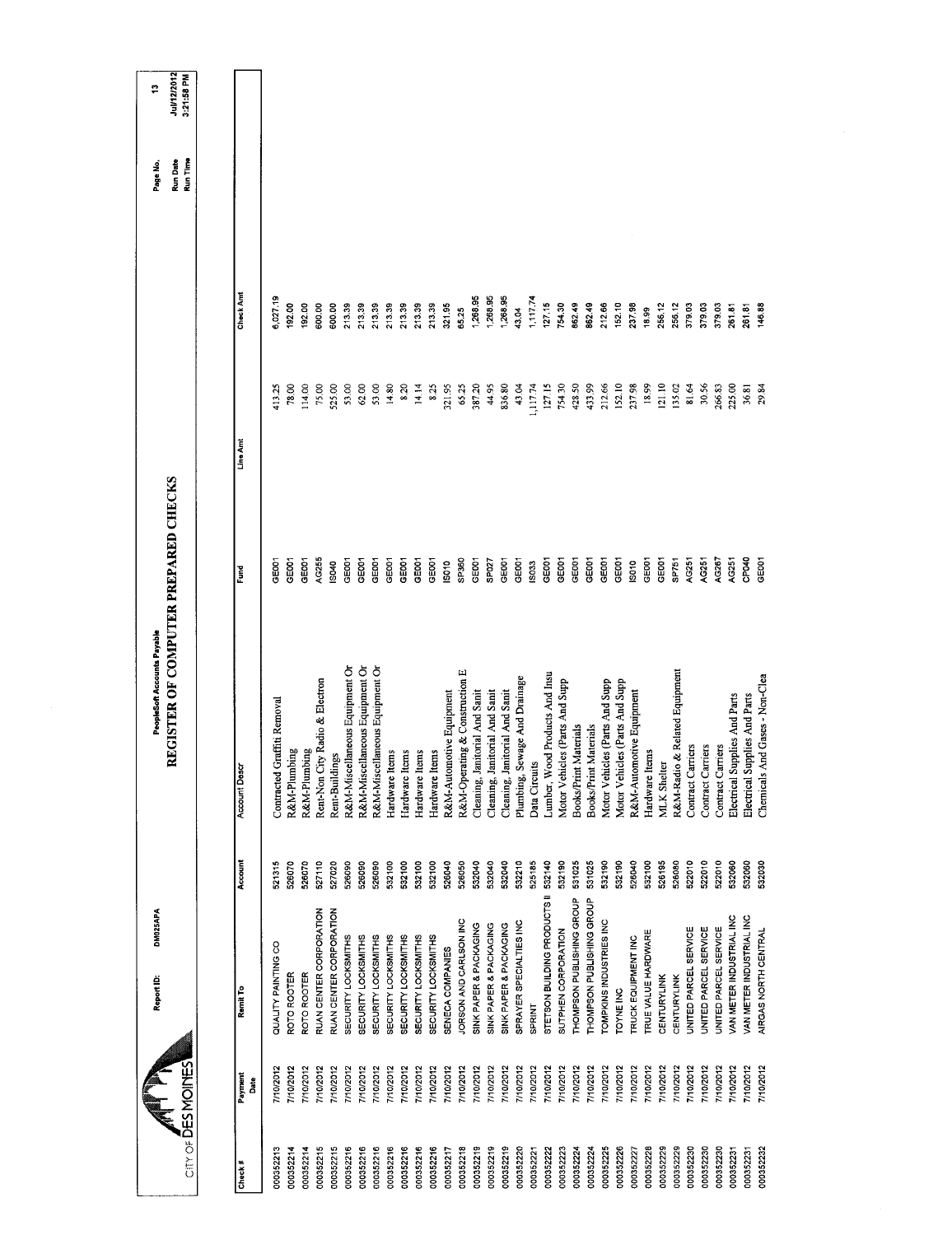|                           |                  | DM025APA<br>Report ID:     |         | PeopleSoft Accounts Payable          |                   |           |          | Page No.                    | ₹                         |
|---------------------------|------------------|----------------------------|---------|--------------------------------------|-------------------|-----------|----------|-----------------------------|---------------------------|
| <b>CITY OF DES MOINES</b> |                  |                            |         | REGISTER OF COMPUTER PREPARED CHECKS |                   |           |          | Run Time<br><b>Run Date</b> | Jul/12/2012<br>3:21:58 PM |
|                           |                  |                            |         |                                      |                   |           |          |                             |                           |
| Payment<br>Check#         | Date             | Remit To                   | Account | <b>Account Descr</b>                 | š                 | Line Am   | Check Am |                             |                           |
| 000352232                 | 7/10/2012        | AIRGAS NORTH CENTRAL       | 532030  | Chemicals And Gases - Non-Clea       | GE001             | 42.56     | 146.88   |                             |                           |
| 000352232                 | 7/10/2012        | AIRGAS NORTH CENTRAL       | 532030  | Themicals And Gases - Non-Clea       | GEOOT             | 36.20     | 146.88   |                             |                           |
| 000352232                 | 7/10/2012        | AIRGAS NORTH CENTRAL       | 532190  | es (Parts And Supp<br>Motor Vehicl   | IS010             | 23.00     | 146.88   |                             |                           |
| 000352232                 | 7/10/2012        | AIRGAS NORTH CENTRAL       | 532190  | les (Parts And Supp<br>Motor Vehicl  | <b>SO10</b>       | 15.28     | 146.88   |                             |                           |
| 000352233                 | 7/10/2012        | G & K SERVICES             | 526011  | R&M:Floor Coverings                  | AG251             | 4,80      | 84.40    |                             |                           |
| 000352233                 | 7/10/2012        | G & K SERVICES             | 526011  | R&M:Floor Coverings                  | AG251             | 22.60     | 64.40    |                             |                           |
| 000352233                 | 7/10/2012        | G & K SERVICES             | 526011  | R&M:Floor Coverings                  | AG251             | 28.80     | 84.40    |                             |                           |
| 000352233                 | 7/10/2012        | G & K SERVICES             | 526011  | R&M:Floor Coverings                  | AC251             | 1.20      | 84.40    |                             |                           |
| 000352233                 | 7/10/2012        | G & K SERVICES             | 526011  | R&M:Floor Coverings                  | AG251             | 10.80     | 84.40    |                             |                           |
| 000352233                 | 7/10/2012        | G & K SERVICES             | 526011  | R&M:Floor Coverings                  | AG251             | 5.40      | 84.40    |                             |                           |
| 000352233                 | 710/2012         | G & K SERVICES             | 526011  | R&M:Floor Coverings                  | AG251             | 2.40      | 84.40    |                             |                           |
| 000352233                 | 7/10/2012        | G & K SERVICES             | 526011  | R&M:Floor Coverings                  | AG251             | 8.40      | 84.40    |                             |                           |
| 000352234                 | 7/10/2012        | <b>IOWA FLUID POWER</b>    | 532190  | Motor Vehicles (Parts And Supp       | GE001             | 128.83    | 128.83   |                             |                           |
| 000352235                 | 7/10/2012        | ILLOWA COMMUNICATIONS      | 527020  | Rent-Buildings                       | GE001             | 1,596.64  | 1,596.64 |                             |                           |
| 000352236                 | 7/10/2012        | MARTIN MARIETTA MATERIALS  | 532050  | Concrete And Clay Products           | ENOOO             | 422.19    | 422.19   |                             |                           |
| 000352237                 | 7/10/2012        | UNITED SEEDS INC           | 532010  | Agricultural And Horticultural       | CP040             | 280.00    | 280.00   |                             |                           |
| 000352238                 | 710/2012         | <b>STATE STEEL</b>         | 532230  | Steel, Iron And Related Metals       | AG251             | 325.00    | 956.65   |                             |                           |
| 000352238                 | 7/10/2012        | STATE STEEL                | 532230  | Steel, Iron And Related Metals       | AG251             | 286.65    | 956.65   |                             |                           |
| 000352238                 | 7/10/2012        | <b>STATE STEEL</b>         | 532230  | Steel, Iron And Related Metals       | AG251             | 345.00    | 956.65   |                             |                           |
| 000352239                 | 7/10/2012        | SCHUMACHER ELEVATOR COMP/  | 526030  | R&M-Fixed Plant Equipment            | GE <sub>001</sub> | 99.00     | 99.00    |                             |                           |
| 000352240                 | 7/10/2012        | <b>ASTM INTERNATIONAL</b>  | 521020  | Consultants And Professional S       | CP038             | 3,960.00  | 3,960.00 |                             |                           |
| 000352241                 | 7/10/2012        | WAYNE DENNIS SUPPLY COMPAN | 532210  | Plumbing, Sewage And Drainage        | GE001             | 14.92     | 14.92    |                             |                           |
| 000352242                 | 710/2012         | QUALITY BOOKS INC          | 531025  | Books/Print Materials                | CP042             | 213.37    | 213.37   |                             |                           |
| 000352243                 | 7/10/2012        | <b>OFFICEMAX</b>           | 531010  | General Office                       | GE001             | 43.05     | 5,666.87 |                             |                           |
| 000352243                 | 7/10/2012        | OFFICEMAX                  | 531010  | General Office                       | GE001             | 378.58    | 5,666.87 |                             |                           |
| 000352243                 | 7/10/2012        | OFFICEMAX                  | 531010  | General Office                       | GE001             | 47.29     | 5,666.87 |                             |                           |
| 000352243                 | 7/10/2012        | OFFICEMAX                  | 531010  | General Office                       | GE001             | 8.22      | 5,666.87 |                             |                           |
| 000352243                 | 7/10/2012        | OFFICEMAX                  | 531010  | General Office                       | GE001             | 30.28     | 5,666.87 |                             |                           |
| 000352243                 | 7/10/2012        | <b>OFFICEMAX</b>           | 531010  | General Office                       | GE001             | 111.48    | 5,666.87 |                             |                           |
| 000352243                 | 7/10/2012        | OFFICEMAX                  | 531010  | 8<br>General Offic                   | GE001             | 58.54     | 5,666.87 |                             |                           |
| 000352243                 | 7/10/2012        | OFFICEMAX                  | 531010  | General Office                       | GE001             | 10.77     | 5,666.87 |                             |                           |
| 000352243                 | <b>7/10/2012</b> | OFFICEMAX                  | 531010  | General Office                       | GE001             | $-269.92$ | 5,666.87 |                             |                           |
| 000352243                 | 7/10/2012        | OFFICEMAX                  | 531050  | <b>Copier Supplies</b>               | GE001             | 1,834.86  | 5,666.87 |                             |                           |
| 000352243                 | 7/10/2012        | <b>OFFICEMAX</b>           | 531010  | General Office                       | GE001             | $-33.95$  | 5,666.87 |                             |                           |
| 000352243                 | 7/10/2012        | OFFICEMAX                  | 531010  | General Office                       | GE001             | 33.95     | 5,666.87 |                             |                           |
|                           |                  |                            |         |                                      |                   |           |          |                             |                           |